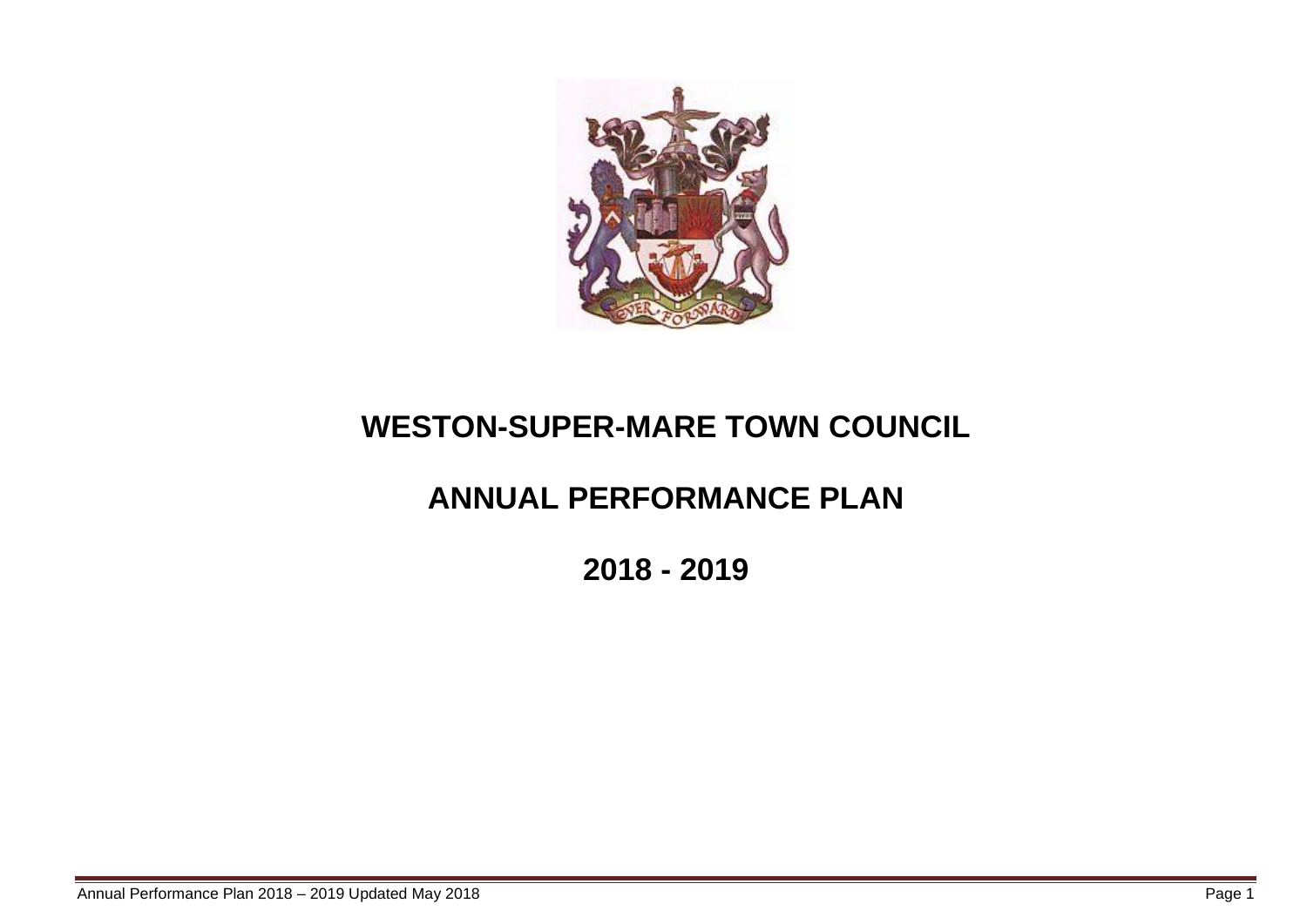Services provided by the Town Council are outlined within this Plan as are our objectives for the year and performance indicators to measure progress in each service area.

Should you wish to comment on the Plan or receive further information on Town Council services, please contact us at

Weston-super-Mare Town Council Grove House Grove Park Weston-super-Mare BS23 2QJ

Telephone: 01934 632567

Email: [admin@wsm-tc.gov.uk](mailto:admin@wsm-tc.gov.uk)

| <b>Weston-super-Mare Town Council</b>      | <b>North Somerset Council</b>             |
|--------------------------------------------|-------------------------------------------|
| <b>Allotments</b>                          | Housing                                   |
| The Blakehay Theatre                       | <b>Environmental Services</b>             |
| Planning - Consultation only               | <b>Planning &amp; Development</b>         |
| <b>Recreation Grounds</b>                  | <b>Leisure Centres and Sport</b>          |
| <b>Museum</b>                              | <b>Highways</b>                           |
| <b>Milton Road Cemetery</b>                | <b>Housing &amp; Council Tax Benefits</b> |
| <b>Public Conveniences</b>                 | <b>Local Taxation Collection</b>          |
| Town Environment/Weston-in-Bloom           | Education                                 |
| <b>Town Mayor and Civic Events</b>         | <b>Social Services</b>                    |
| <b>Water Adventure Park and Play Areas</b> | Libraries                                 |
| <b>CCTV</b>                                | <b>Refuse Collection</b>                  |
| <b>Tourism Promotion</b>                   | <b>Refuse Disposal</b>                    |
| <b>Youth Services</b>                      | Transport                                 |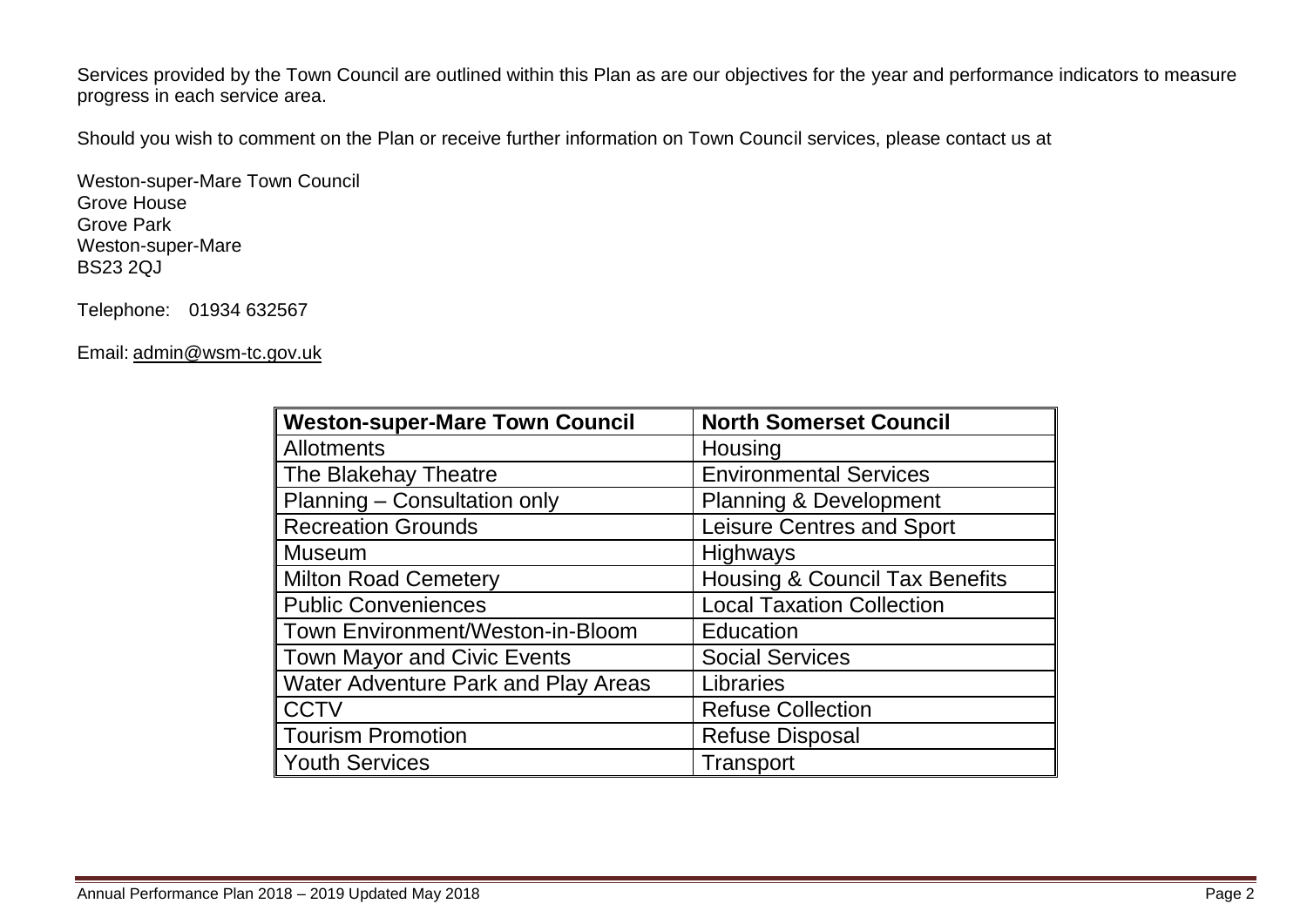# **INDEX**

| <b>Heading</b>                           | Page           |
|------------------------------------------|----------------|
| <b>SUMMARY</b>                           | 4              |
| <b>MISSION STATEMENT</b>                 | 4              |
| <b>CORE VALUES</b>                       | $\overline{4}$ |
| CORPORATE MANAGEMENT and HEALTH & SAFETY | $5-6$          |
| DEMOCRATIC REPRESENTATION                | $\overline{7}$ |
| <b>ALLOTMENTS</b>                        | $8 - 9$        |
| THE BLAKEHAY THEATRE                     | $9 - 10$       |
| <b>CIVIC SUPPORT</b>                     | $11 - 12$      |
| <b>COMMUNITY SERVICES</b>                | $12 - 13$      |
| <b>MILTON ROAD CEMETERY</b>              | $14 - 15$      |
| <b>WESTON MUSEUM</b>                     | $15 - 16$      |
| <b>PARKS AND PLAY AREAS</b>              | $17 - 18$      |
| PLANNING AND TRANSPORTATION              | $18 - 20$      |
| <b>TOURISM PROMOTION</b>                 | $19 - 21$      |
| <b>YOUTH SERVICES</b>                    | $22 - 23$      |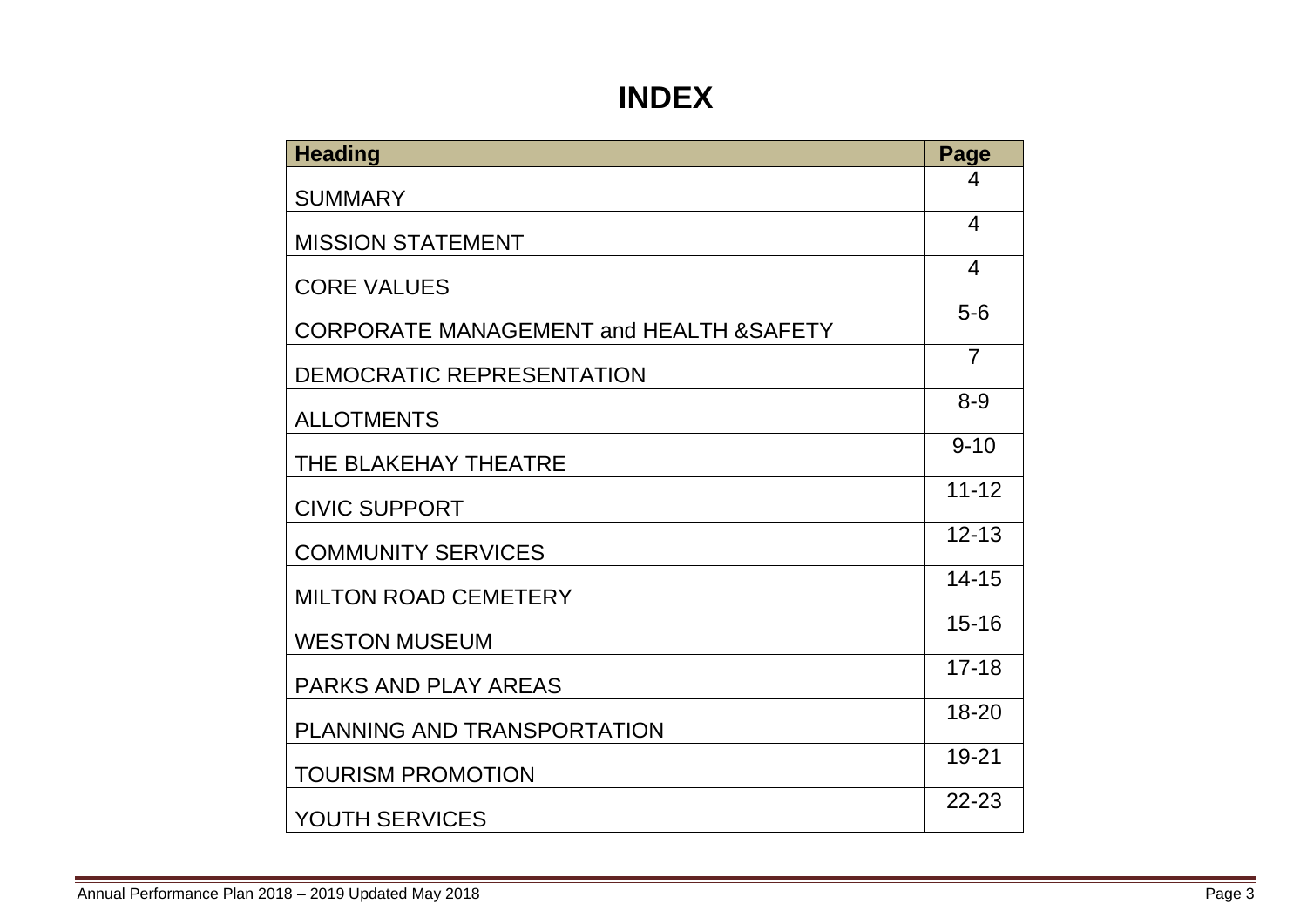## **SUMMARY**

The Town Council has adopted a Strategy for the four years 2016-20 recognising the need for clarity of purpose and direction. The timescale reflects the fact that the budget in the first year of any administration has been set by its predecessor and that while it can make decisions from May 2016, a new administration needs the best part of a year to set its fundamental strategic direction.

This Annual Performance Plan grows out of the Strategy and sets out the detailed implementation by setting the objectives and performance indicators for each service. It is not a public relations document, but a working management document consisting of a detailed set of objectives and targets for line managers to follow and councillors to monitor through the year. In particular, it sets the parameters for Team Plans and Staff Development Reviews.

**Malcolm L Nicholson LLB DMS MILCM PSLCC Town Clerk**

## **MISSION STATEMENT**

**Weston-super-Mare Town Council seeks to improve and enhance the town of Weston-super-Mare and improve the quality of life of its residents.** Principal services provided or commissioned by the Council are:

## **CORE VALUES (from the Town Council Strategy)**

In providing these services Weston-super-Mare Town Council will endeavour to:

- Deliver services to the highest quality in terms of efficiency, effectiveness and value for money.
- Conduct business openly and democratically, consulting widely with parishioners and interested parties. Decisions will be placed on our website.
- Comply with its Code of Conduct and the \*Nolan Principles of public life. *\*[The Seven Principles of Public Life](http://www.knowsley.gov.uk/docs/9%20-%20The%20Seven%20Principles%20of%20Public%20Life.doc) (Nolan Committee 1996)*
- Obtain from contractors and partners the best possible service value whether from statutory bodies or sub-contracted services.
- Consult with local people regarding the provision of new services and facilities

Act in the best interests of local people in making representations to:

- a) North Somerset Council
- b) Outside agencies
- c) Central Government
- d) Other appropriate private or public sector groups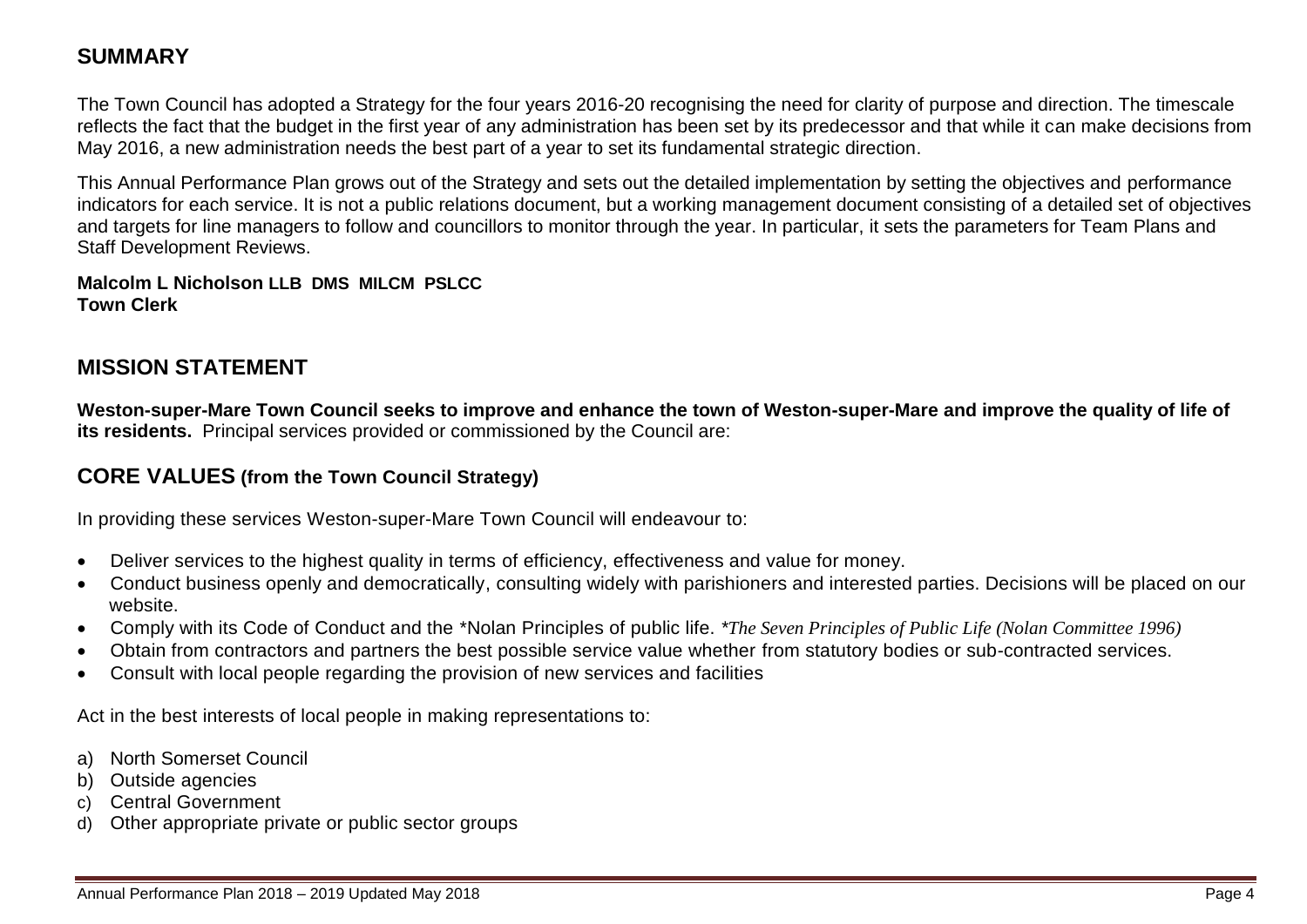Operate in the letter and the spirit of the Equality Act 2010 and in the exercise of all its functions, have due regard to the need to:

- a) Eliminate discrimination, harassment, victimisation and any other conduct that is prohibited by or under the Act
- b) Advance equality of opportunity between persons who share a relevant 'protected characteristic' and persons who do not share it
- c) Foster good relations between persons who share a relevant 'protected characteristic' and persons who do not share it

## **CORPORATE MANAGEMENT**

31 elected members make up the Town Council in a voluntary capacity. In addition, members of the Council serve as representatives on a range of other bodies.

The Council employs around 50 full time, part time and casual staff, headed by the Town Clerk, Malcolm Nicholson. Core services are administered from Grove House and Grove Lodge, where support for the full range of Council services is provided by administrative staff. The Grounds staff operate from a depot at Milton Road Cemetery.

Health and Safety of staff, councillors and visitors is a priority in all Town Council services. A Safety Team meets monthly, co-ordinated by the Responsible Financial Officer (Sarah Pearse). Ellis Whittam LLP are contracted to advise and act as the Council's Competent Person.

|                                                                                         | 2012/13<br><b>Actual</b> | 2013/14<br><b>Target</b> | 2013/14<br><b>Actual</b> | 2014/15<br><b>Target</b> | 2014/15<br><b>Actual</b> | 2015/16<br><b>Target</b> | 2015/16<br><b>Actual</b> | 2016/17<br><b>Target</b> | 2016/17<br><b>Actual</b> | 2017/18<br>Target | 2017/18<br><b>Actual</b> | 2018/19<br><b>Target</b> |
|-----------------------------------------------------------------------------------------|--------------------------|--------------------------|--------------------------|--------------------------|--------------------------|--------------------------|--------------------------|--------------------------|--------------------------|-------------------|--------------------------|--------------------------|
| Percentage of invoices,<br>for goods and services,<br>paid within 30 days of<br>receipt | 4.4<br>$(2.2\%)$         | 98%                      | 98%                      | 99%                      | 98%                      | 95%                      | 98%                      | 99%                      | 97%                      | 98%               | 98%                      | 98%                      |
| Percentage of income<br>collected within 30 days                                        | $\overline{1}$           | 96%                      | 98%                      | 98%                      | 98%                      | 95%                      | 97%                      | 98%                      | 98%                      | 98%               | 97%                      | 98%                      |
| Public satisfaction with<br>overall service provided<br>by the Council                  | $\overline{0}$           | 94%                      | 93%                      | 94%                      | 78.1%                    | 94%                      | 93%                      | 94%                      | 84%                      | 94%               | 76%                      | 90%                      |
| Percentage Staff<br>Retention                                                           | n/a                      | 88%                      | 86%                      | 88%                      | 94.6%                    | 95%                      | 83%                      | 95%                      | 96.4%                    | 95%               | 70%                      | 95%                      |

#### **CORPORATE PERFORMANCE INDICATORS**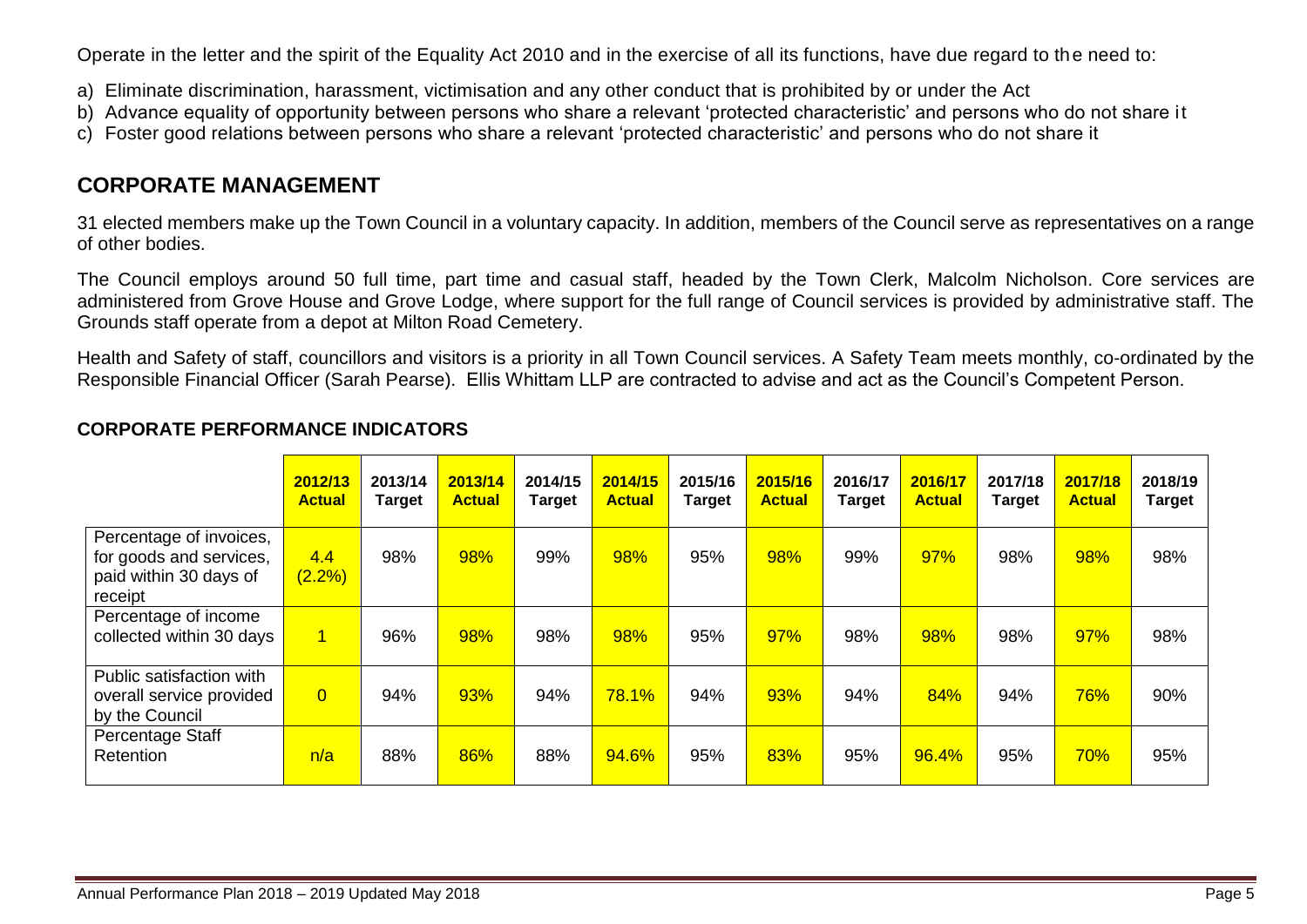#### **HEALTH AND SAFETY PERFORMANCE INDICATORS**

|                                                     | 2012/13<br><b>Actual</b> | 2013/14<br><b>Target</b> | 2013/14<br><b>Actual</b> | 2014/15<br><b>Target</b> | 2014/15<br><b>Actual</b> | 2015/16<br><b>Target</b> | 2015/16<br><b>Actual</b> | 2016/17<br><b>Target</b> | 2016/17<br><b>Actual</b> | 2017/18<br><b>Target</b> | 2017/18<br><b>Actual</b> | 2018/19<br><b>Target</b> |
|-----------------------------------------------------|--------------------------|--------------------------|--------------------------|--------------------------|--------------------------|--------------------------|--------------------------|--------------------------|--------------------------|--------------------------|--------------------------|--------------------------|
| Percentage sickness absence<br>for the year         | 2.2%                     | 2%                       | 1.73%                    | 2%                       | 2.81%                    | 2%                       | $.0\%$                   | 2%                       | 2.69%                    | 2%                       | 3.9%                     | 2%                       |
| **RIDDOR reports<br>(illnesses injuries, accidents) | 1                        | 0                        | $\overline{0}$           | 0                        | $\overline{0}$           | $\overline{0}$           | $\overline{0}$           | 0                        | $\overline{2}$           | 0                        | $\overline{2}$           | $\mathbf 0$              |
| <b>Enforcement Notices and</b><br>investigations    | $\overline{0}$           | 0                        | $\overline{0}$           | 0                        | $\overline{0}$           | 0                        | $\overline{0}$           | 0                        | $\overline{0}$           | 0                        | $\overline{0}$           | 0                        |

*\*\*RIDDOR Reporting of Injuries, Diseases and Dangerous Occurrences Regulations 2013*

## **KEY OBJECTIVES ACHIEVED 2017/18**

- Plan and deliver ongoing management training program
- Maintain current low level of sickness absence at less than 3
- Plan and deliver improved Council communications and public relations
- Plan and deliver improved public satisfaction survey
- Continually review all services using best value principles

## **KEY OBJECTIVES 2018/19**

- Plan and deliver ongoing management training program
- Maintain current low level of sickness absence
- Increase public profile and awareness of the Town Council
- Increase number of public satisfaction surveys received
- Continually review all services using best value principles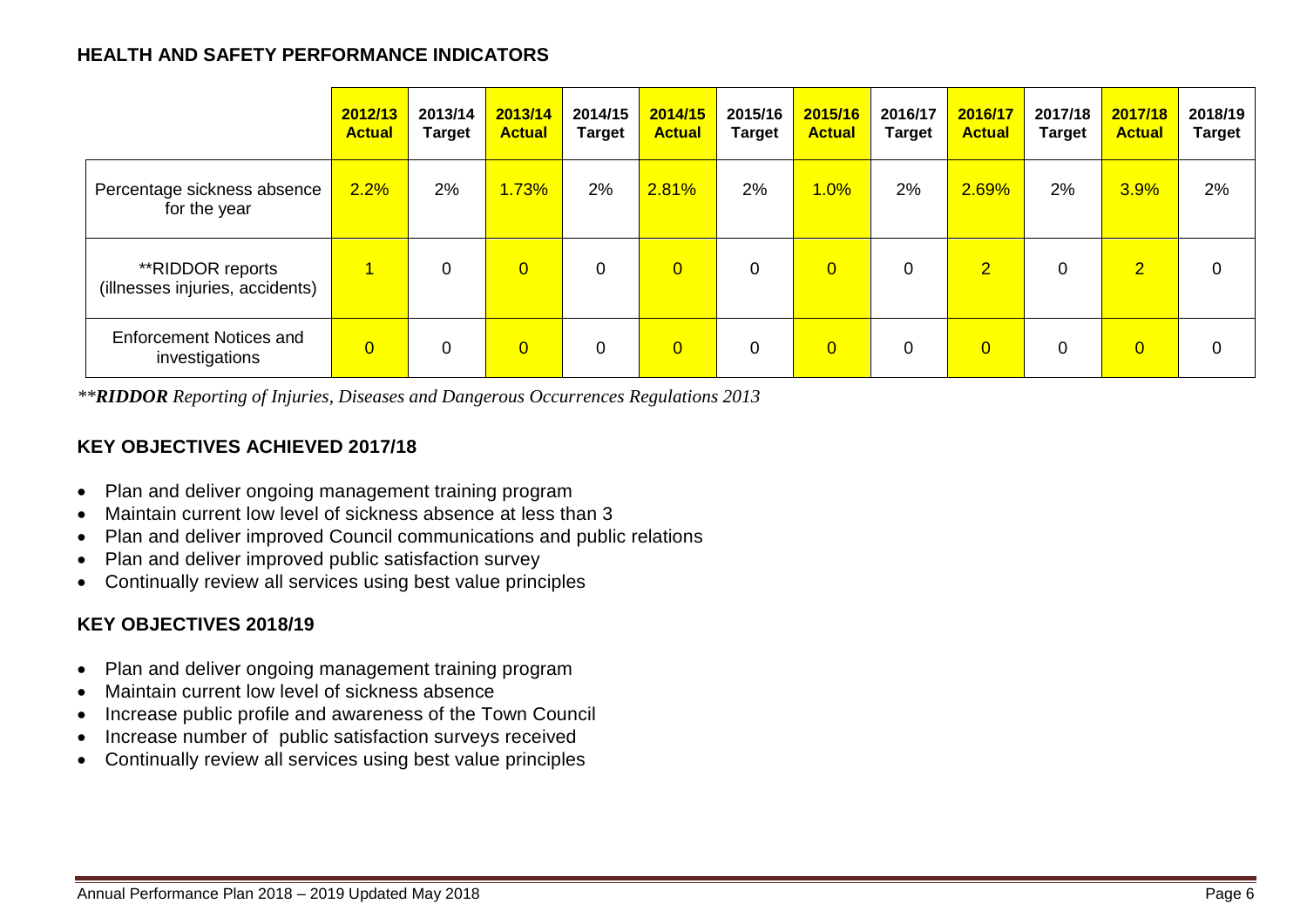## **DEMOCRATIC REPRESENTATION**

#### **CURRENT PERFORMANCE**

31 elected members make up the Town Council, which has four Standing Committees, together with Sub-Committees and working parties as required. Meetings of the Town Council and most Committees are held bi-monthly, with the exception of the Planning Committee which meets more frequently in order to comply with consultation requirements.

Members of the Town Council also serve the community by representation on a wide range of other bodies. In so doing, the Council endeavours to provide support for various local organisations which are of benefit to the Town and provide civic leadership and support for traditional and ceremonial occasions. (See also Community Services).

Officers of the Council support members by servicing all meetings, responding to member enquiries and implementing the policies of the Council.

|                                                                                    | 2012/13<br><b>Actual</b> | 2013/14<br><b>Target</b> | 2013/14<br><b>Actual</b> | 2014/15<br>Target | 2014/15<br><b>Actual</b> | 2015/16<br><b>Target</b> | 2015/16<br><b>Actual</b> | 2016/17<br><b>Target</b> | 2016/17<br><b>Actual</b> | 2017/18<br><b>Target</b> | 2017/18<br><b>Actual</b> | 2018/19<br><b>Target</b> |
|------------------------------------------------------------------------------------|--------------------------|--------------------------|--------------------------|-------------------|--------------------------|--------------------------|--------------------------|--------------------------|--------------------------|--------------------------|--------------------------|--------------------------|
| <b>Dispatch of Agendas</b><br>5 days prior to meeting                              | $100\%$                  | 100%                     | 100%                     | 100%              | $100\%$                  | 100%                     | 100%                     | 100%                     | 100%                     | 100%                     | <b>100%</b>              | 100%                     |
| Percentage attendance<br>at full Council meetings<br>by Members                    | 81%                      | 86%                      | 85%                      | 86%               | 83%                      | 86%                      | 87%                      | 89%                      | 83%                      | 86%                      | 84%                      | 86%                      |
| Percentage<br>turnout for<br>local Council<br>elections<br>(held every four years) | N/A                      | N/A                      | N/A                      | N/A               | N/A                      | N/A                      | 68.27%                   | N/A                      | N/A                      | N/A                      | N/A                      | N/A                      |

#### **PERFORMANCE INDICATORS**

## **KEY OBJECTIVES ACHIEVED 2017/2018**

- Induction of newly elected and re-elected Councillors
- Distribution of new Members' Handbooks
- Collation of all information and declarations
- Review the effectiveness of the Annual Town Meeting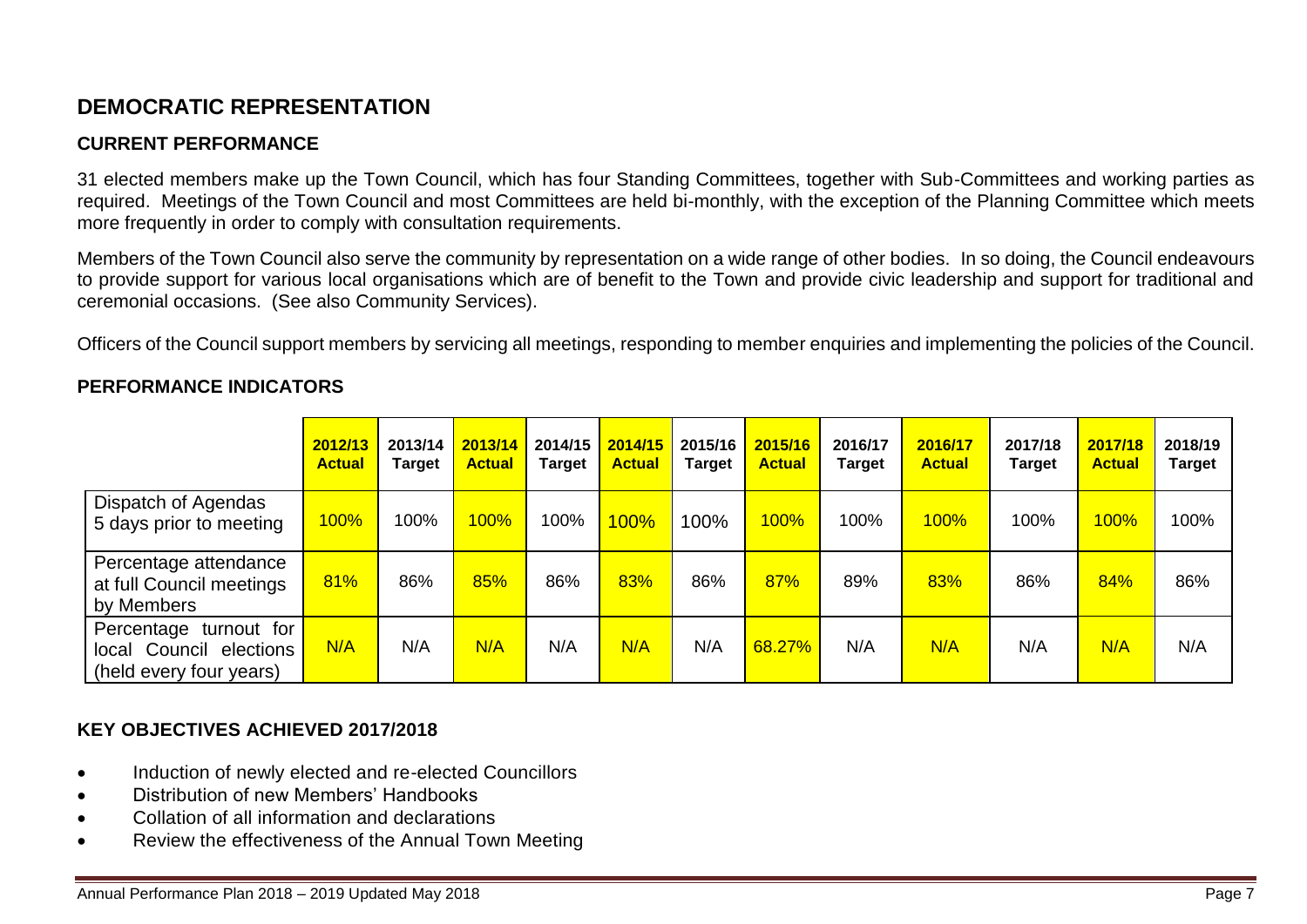#### **KEY OBJECTIVES 2018/2019**

- Annual training needs analysis for Councillors
- Offer training in equality and diversity
- Undertake satisfaction survey of Councillors
- Implement uploading of all reports onto Town Council website

## **ALLOTMENTS**

#### **CURRENT PERFORMANCE**

The relationship with the Allotment Club has further developed and improved this year with the implementation of a new agreement and the resolution of the badger issue affecting the access road at Hutton Moor Allotments. Other initiatives this year included the review of performance measures / indicators for the allotments service. The Town Council owns six allotments, managed by the Allotment Club these include:

- 1. Redpits (Church Road, Worle) 71 plots 4. Kewstoke (Castle Road, Worle) 22 plots
- 
- 
- 
- 
- 2. Rector's Way  $\begin{array}{ccc} 101 \text{ plots} & 5. \text{ Hutton Moor} & 183 \text{ plots} \\ 3. \text{ Old Mill Way} & 45 \text{ plots} & 6. \text{ Bournville} & 107 \text{ plots} \end{array}$ 3. Old Mill Way  $45$  plots 6. Bournville 107 plots 107 plots

#### **PERFORMANCE INDICATORS**

**Current and historic waiting list request figures** (New indicator)

|                                             | 2009/10 | 12010/11 | 2011/12 | 2012/13 | 2013/14 | 2014/15 | 2015/16 | 12016/17 | 2017/18 | 2018/9 |
|---------------------------------------------|---------|----------|---------|---------|---------|---------|---------|----------|---------|--------|
| Waiting List -<br><b>Number of Requests</b> | N/A     | N/A      | N/A     | N/A     | N/A     | N/A     |         | 34       |         | tba    |

#### **KEY OBJECTIVES ACHIEVED 2017/18**

Objective – Implement new performance measures agreed by the Town Council

**Achievement - the Agreement with the Allotment Club has been incorporated into the terms of reference and a standard agenda item now offers the opportunity for the performance of the service to be monitored and discussed.**

Objective – that current and historic waiting list figures be used as the performance indicator within the Annual Performance Plan.

**Achievement - data is being collected and reported for the new indicator that utilises current and historic waiting list figures.**

Objective – action necessary operational tree work arising from the initial inspect/data collection exercise.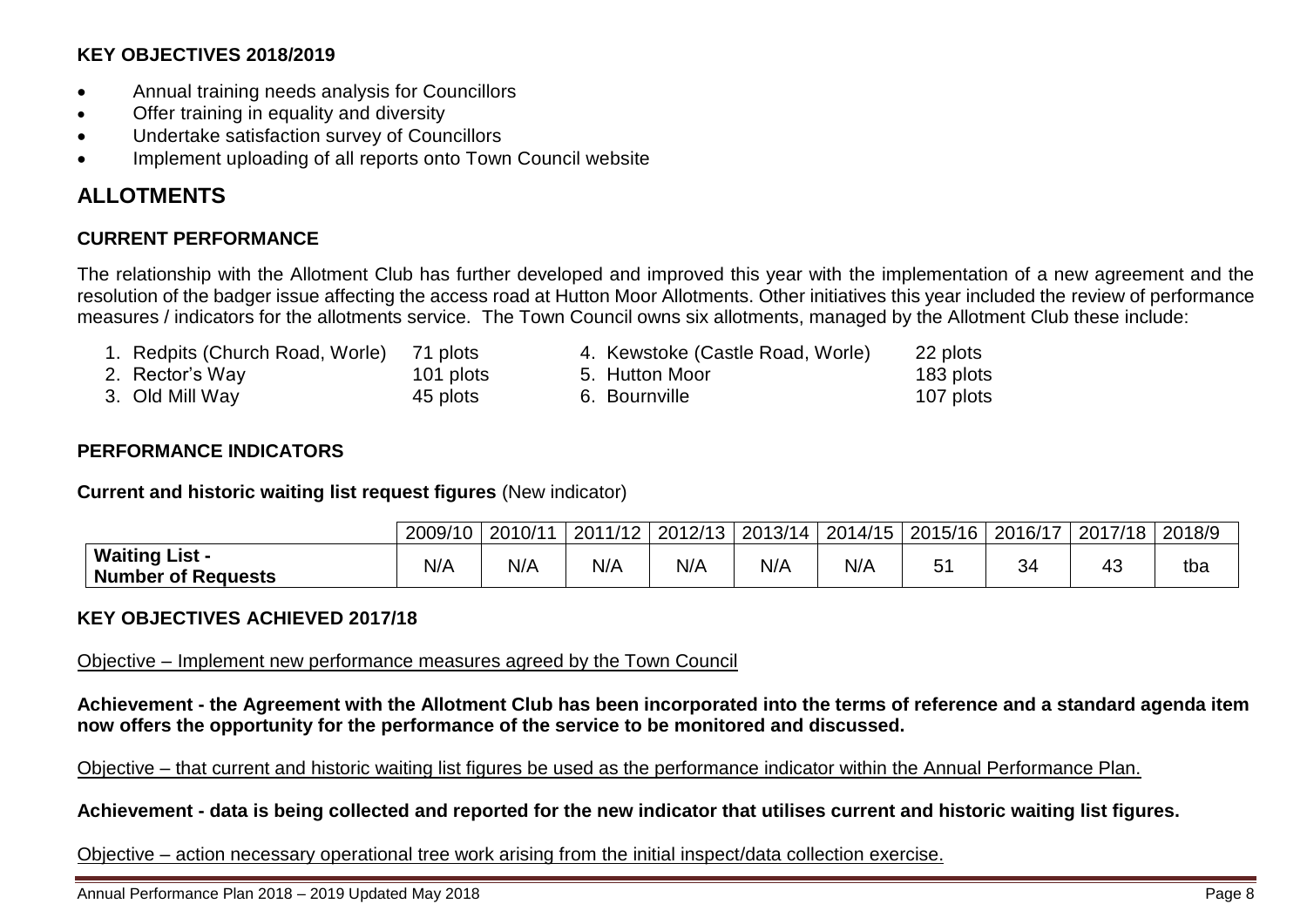**Achievement - tree inspections across all land areas that are the responsibility of the town Council are continuing (the latest in March 2018). Works are being actioned across all areas in relation to their health and safety priority.**

Objective – continue to monitor and respond to/resolve site infrastructure issues (eg Hutton Moor Access Road) where the responsibility rests with the Town Council.

**Achievement - we continue to monitor and respond to site infrastructures issues. On that basis we have continued to monitor and undertake repairs to potholes in the Hutton Moor Allotments access drive and similarly have undertaken investigations regarding flooding at Old Mill Way and fencing enquiries at Bournville Allotments.**

#### **KEY OBJECTIVES 2018/2019**

- Ensure effective management of the Allotments service through monitoring the performance of the service level agreement with the allotments Club.
- Provide an effective and safe tree management service for the Allotments element of open space for which the Town Council is responsible
- In liaison with the Allotments club arrange for necessary site infrastructure works where the responsibility rests with the Town Council.

## **BLAKEHAY THEATRE**

The Blakehay Theatre is situated in the centre of town and provides a facility which can be used by all forms of the arts, as well as the community generally. It is available for hire throughout the day and evening and seeks to attract a wide range of uses, particularly those of a theatrical nature.

#### **PERFORMANCE INDICATORS**

|                                            | 2010/11<br><b>Actual</b> | 2011/2012<br><b>Actual</b> | 2012/2013<br><b>Actual</b> | 2013/2014<br><b>Actual</b> | 2014/2015<br><b>Actual</b> | 2015/2016<br><b>Actual</b> | 2016/2017<br><b>Actual</b> | 2017/2018<br><b>Target</b> | 2017/2018<br><b>Actual</b> | 2018/19<br>Target |
|--------------------------------------------|--------------------------|----------------------------|----------------------------|----------------------------|----------------------------|----------------------------|----------------------------|----------------------------|----------------------------|-------------------|
| Total hours theatre used                   | 3,078.75                 | 3,106.02                   | 4,098.22                   | 6,209.75                   | 6,063.00                   | 6,395.50                   | 6,139.50                   | n/a                        | 5,896.25                   | 6,000             |
| Average hours per week                     | 59                       | 60                         | 79                         | <b>119</b>                 | 117                        | 123                        | 118                        |                            | 113                        | 120               |
| Website views at<br>blakehaytheatre.co.uk  | n/a                      | n/a                        | n/a                        | n/a                        | 29,896                     | 48,670                     | 66,647                     | 60,000                     | Unable to<br>access        | tba               |
| Number of public<br>performances or events | n/a                      | N/a                        | n/a                        | 73                         | 79                         | 110                        | 124                        | n/a                        | 60                         | 120               |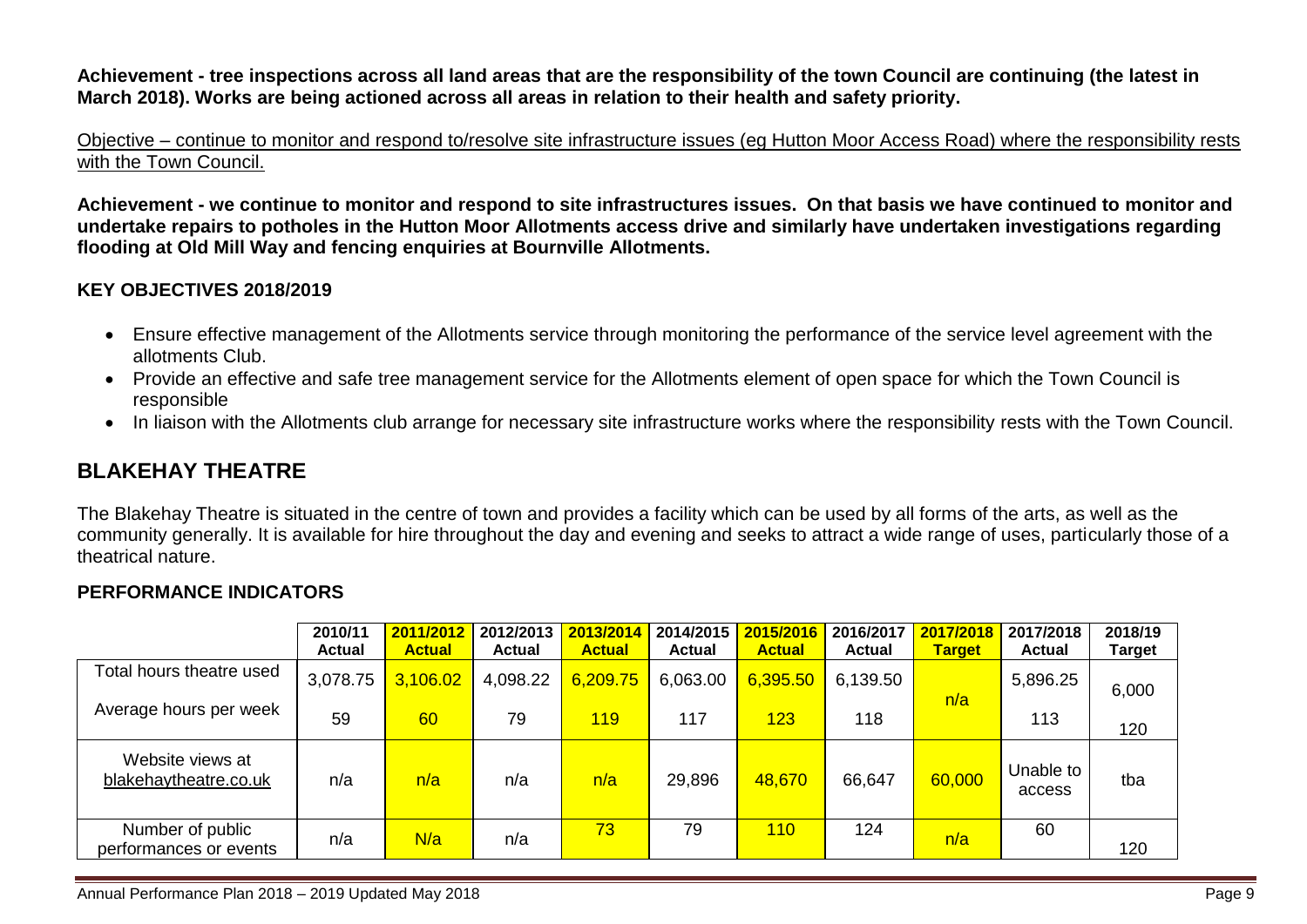| Total tickets sold                                      |             |                |                | 5,731          | 5,279   | 7,705          | 9,116   |         | 4,548   | 5,500 |
|---------------------------------------------------------|-------------|----------------|----------------|----------------|---------|----------------|---------|---------|---------|-------|
| Number of sponsors<br>(financial & non-financial)       | $\mathbf 0$ | $\overline{2}$ | $\overline{2}$ | $\overline{3}$ | 3       | $\overline{0}$ |         | 1       | 10      | 10    |
| Public satisfaction with the<br><b>Blakehay Theatre</b> | 94.3%       | 91.9%          | 83.8%          | 91%            | 90.6%   | 92%            | 91%     | 93%     | 93%     | 93%   |
| Income total £<br>(excluding grant support)             | 43,647      | 47,238         | 52,425         | 71,888         | 75,587  | 94,017         | 107,239 | 116,481 | £58,997 |       |
| Expenditure total £                                     | <b>NEW</b>  | 148,909        | 149,229        | 127,688        | 135,997 | 135,709        | 144,260 | 157,622 | 147,101 |       |

#### **KEY OBJECTIVES ACHIEVED 2017/2018**

- Continue to improve awareness of the theatre
- Theatre spaces to be used more efficiently and with improved facilities
- Studio theatre to be ready for small events from April 2018
- Research and plan new shows for 2018/2019 seasons

#### **KEY OBJECTIVES 2018/2019**

- Programme regular events in the Theatre
- Single-use plastic reduction
- Events programme in the Theatre Bar
- Events programme in the Studio Theatre

## **CIVIC SUPPORT**

The Town Council has a civic tradition dating back to 1937 when the town was granted Borough Status. Mr Henry Butt was the first elected Mayor of Weston-super-Mare and 'Ever Forward' was adopted as the town's motto. This office continued even during the years when Weston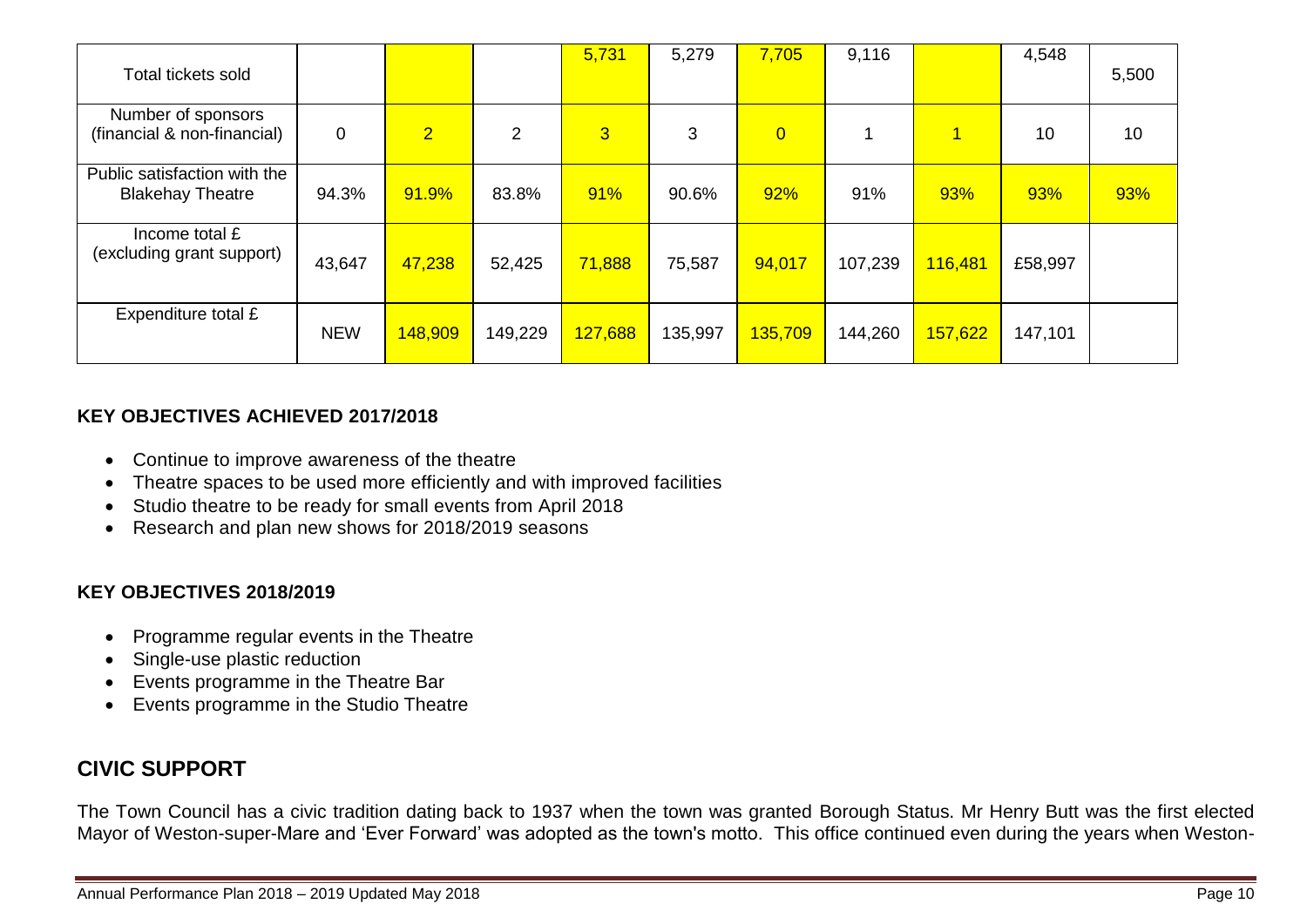super-Mare did not have its own Town Council, thanks to the work of the Charter Trustees. The Town Mayor is the first citizen of Weston-super-Mare.

The Mayor and Deputy Mayor are elected into office at the Town Council's Annual General Meeting. The Town Mayor chairs meetings of the Town Council and acts as the authority's ceremonial figurehead. The Mayor has extensive civic duties and is responsible, in a non-political way, for furthering the interest and upholding the traditions of the town of Weston-super-Mare, whenever and wherever an appropriate occasion arises.

The Mayor acts as host to distinguished visitors to the town, including royalty, national representatives of various organisations and foreign visitors, especially those from our twin town of Hildesheim.

The Mayor is supported by the Mayor's Civic Officer and other staff who assist with a wide variety of civic events that are organised by the Council and hosted by the Mayor.

|                                                       | 2012/13<br><b>Actual</b> | 2013/14<br>Target | 2013/14<br><b>Actual</b> | 2014/15<br><b>Target</b> | 2014/15<br><b>Actual</b> | 2015/16<br><b>Target</b> | 2015/16<br><b>Actual</b> | 2016/17<br><b>Target</b> | 2016/17<br><b>Actual</b> | 2017/18<br><b>Target</b> | 2017/18<br><b>Actual</b> | 2018/19<br><b>Target</b> |
|-------------------------------------------------------|--------------------------|-------------------|--------------------------|--------------------------|--------------------------|--------------------------|--------------------------|--------------------------|--------------------------|--------------------------|--------------------------|--------------------------|
| Number of Civic<br>events organised<br>by the Council | 16                       | 18                | 15                       | 15                       | 12                       | 12                       | 12                       | 12                       | 12                       | 8                        | 8                        | 10                       |
| Number of<br>Mayoral<br>engagements                   | 353                      | N/A               | 286                      | N/A                      | 380                      | N/A                      | 251                      | N/A                      | 221                      | N/A                      | 208                      | N/A                      |

#### **PERFORMANCE INDICATORS**

#### **KEY OBJECTIVES 2018/19**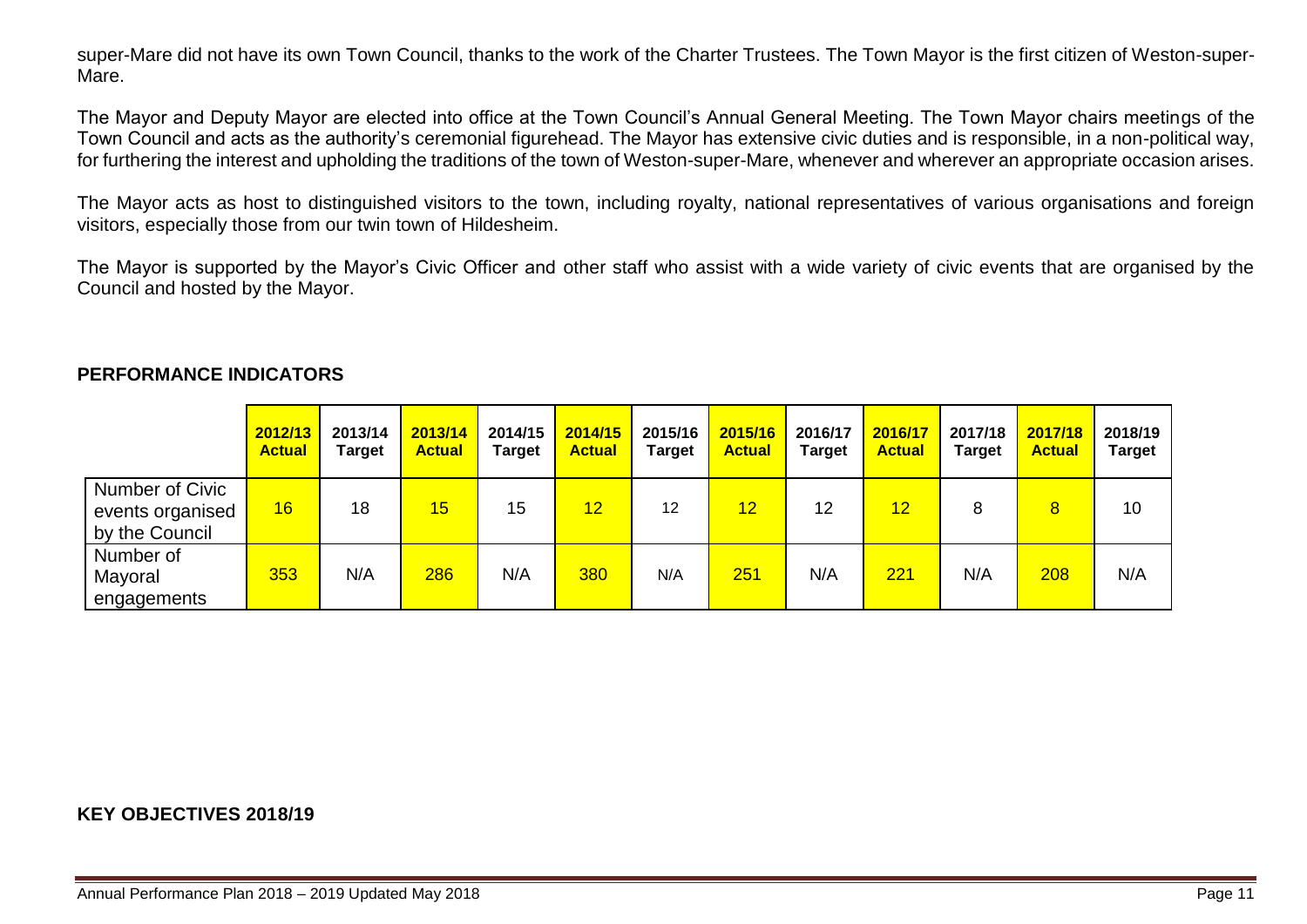- Upholding the civic traditions of the town
- The Induction of new Mayor & Deputy Mayor
- Attendance by new Mayor and Deputy Mayor on a Civic Heads' development
- Introduce 2018 celebration events into civic planning schedules, Centenary WW1 Ending and From Suffrage to Citizenship
- Ongoing support of 40 Commando Royal Marines who have been granted honorary Freedom of the Town
- On going civic support to the Armed Forces Day Committee
- Delivered the Mayor's annual program of civic events and receptions
- Implement changes Policy & Finance Committee resolutions regarding the civic events
- Plan and organise the Christmas Lights event in conjunction with the Town Centre Partnership
- Provide Officer and secretarial support to the Civic Consultation Group

## **COMMUNITY SERVICES**

#### **CURRENT PERFORMANCE**

In the current year, the Town Council seeks to further extend its support of local organisations, endeavouring always to assist those organisations which provide so much benefit to the quality of life within the town. The Town Council is keen, at all times, to establish patterns of work involving partnerships within the community.

Examples of support already given are many, and range from Grant Aid to a wide variety of organisations, to funding Christmas lights and Weston in Bloom.

Grants range over a wide variety of recipients and encompass youth grants and the Citizens Advice Bureau and small and voluntary organisations.

The Town Council also provides and maintains a range of street furniture within the town, including bus shelters, public seating, notice boards, the Prince of Wales Clock and some litter and dog bins.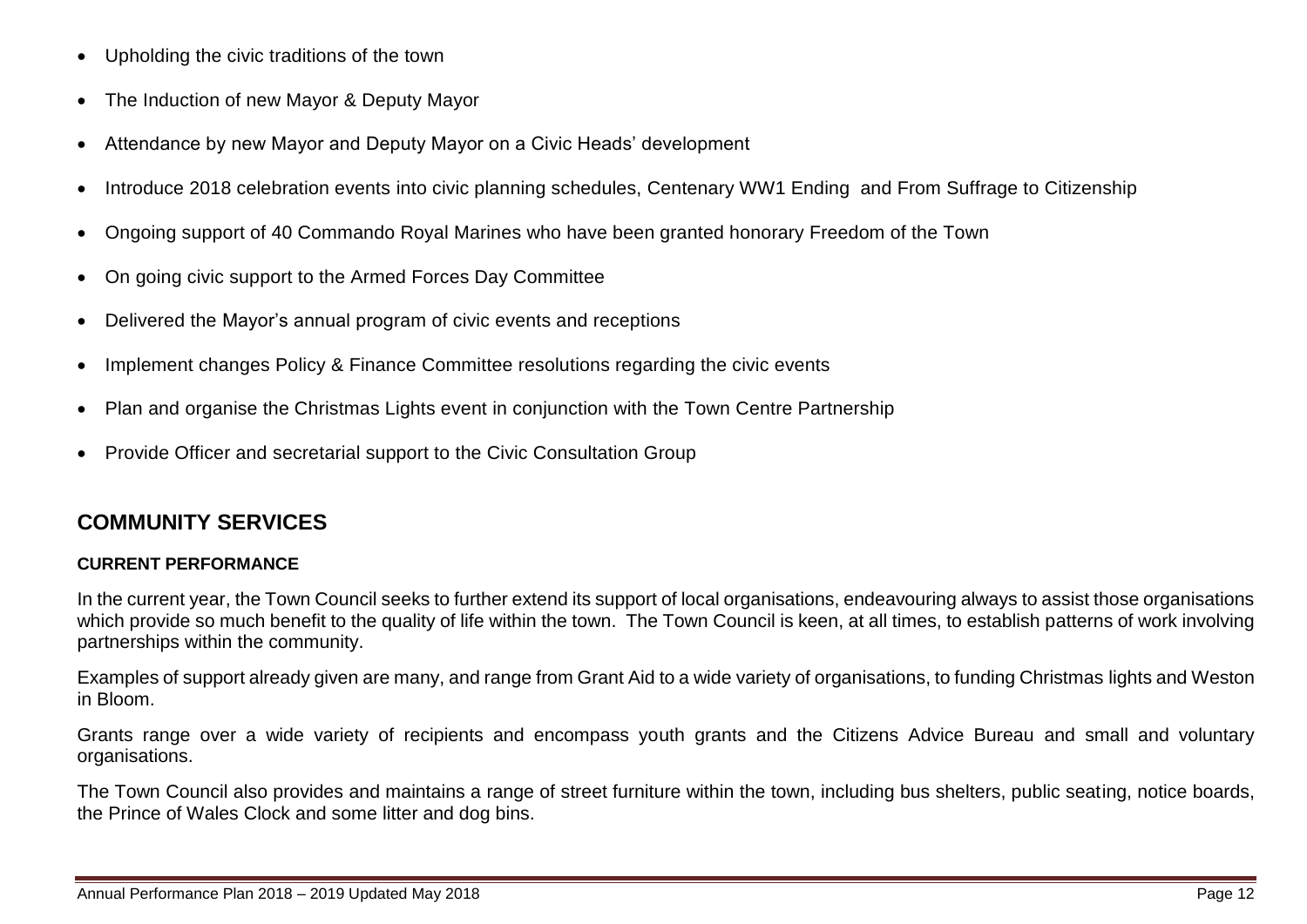In partnership with others, the Town Council organises the town's entry into the Britain in Bloom competition in which considerable success has been achieved. The Town Council is grateful to sponsors for their invaluable support.

#### **PERFORMANCE INDICATORS**

|                                                                          | 2012/13<br><b>Actual</b> | 2013/14<br><b>Target</b> | 2013/14<br><b>Actual</b> | 2014/15<br><b>Target</b> | 2014/15<br><b>Actual</b> | 2015/16<br><b>Target</b> | 2015/16<br><b>Actual</b> | 2016/17<br><b>Target</b> | 2016/17<br><b>Actual</b> | 2017/18<br><b>Target</b> | 2017/18<br><b>Actual</b> | 2018/19<br><b>Target</b> |
|--------------------------------------------------------------------------|--------------------------|--------------------------|--------------------------|--------------------------|--------------------------|--------------------------|--------------------------|--------------------------|--------------------------|--------------------------|--------------------------|--------------------------|
| Number of<br>community events                                            | $\overline{4}$           | 4                        | $\overline{2}$           | 4                        | $\overline{2}$           | 4                        | $\overline{4}$           | 4                        | $\overline{3}$           | 4                        | $\overline{3}$           | 3                        |
| Number of Weston<br>In Bloom sponsors<br>financial and non-<br>financial | $\overline{2}$           | 3                        | $\overline{3}$           | 4                        | $\overline{4}$           | 4                        | $\overline{3}$           | 4                        | $\overline{3}$           | 4                        | 3                        | 3                        |
| Public satisfaction<br>with the websites                                 | 73.2%                    | 80%                      | 77.1%                    | 80%                      | 79.03%                   | 80%                      | 96%                      | 96%                      | 79%                      | 85%                      | 83%                      | 85%                      |
| <b>Public satisfaction</b><br>with community<br>events                   | 69.5%                    | 80%                      | 81.2%                    | 80%                      | 75.6%                    | 80%                      | 98%                      | 98%                      | 85%                      | 90%                      | 88%                      | 90%                      |
| Public satisfaction<br>with Christmas<br>lighting                        | 69.5%                    | 80%                      | 90.6%                    | 90%                      | 65.0%                    | 80%                      | 90%                      | 90%                      | 74%                      | 80%                      | <b>76%</b>               | 80%                      |
| <b>Public satisfaction</b><br>with Street Furniture                      | 90.0%                    | 90%                      | 83.3%                    | 90%                      | 76.6%                    | 80%                      | 83%                      | 85%                      | 84%                      | 85%                      | 72%                      | 80%                      |
| Public satisfaction<br>with Town Council<br><b>Floral Displays</b>       | 91.7%                    | 95%                      | 93.8%                    | 95%                      | 91.2%                    | 95%                      | 100%                     | 95%                      | 85%                      | 90%                      | 80%                      | 90%                      |
| Public satisfaction<br>with Public Toilets                               | <b>NEW</b>               | <b>NEW</b>               | <b>NEW</b>               | <b>NEW</b>               | <b>NEW</b>               | <b>NEW</b>               | 67%                      | 75%                      | 48%                      | 70%                      | 75%                      | 70%                      |

#### **KEY OBJECTIVES ACHIEVED 2017/18**

 Ensure Town Council bus shelters receive ongoing inspections and maintenance. **Achievement - Town Council bus shelters have continued to receive regular cleaning visits but the mechanism for undertaking joint maintenance / repair work with North Somerset Council has ended following staff and budget changes within the North Somerset team. We needing now to review how we can undertake this work in future**.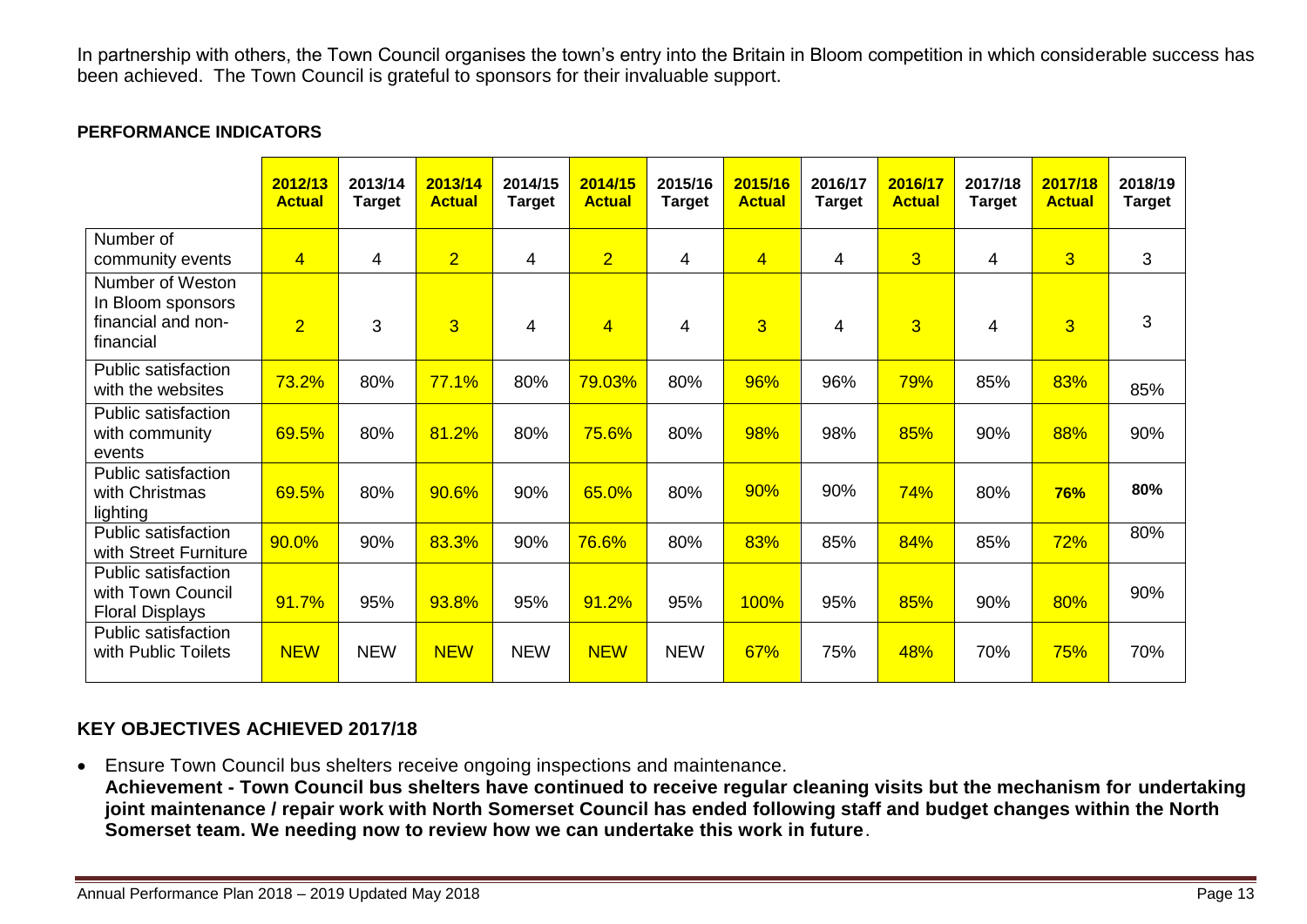- To develop a Weston–in-Bloom Plan for 2018 in order to achieve a further Gold Award in South West in Bloom. **Achievement - Weston in Bloom has a plan in place moving forward and will be entering the competition in July 2018. The results of this will not be known until September 2018.**
- To run a successful Halloween and Literary event.
- **Achievement - The Halloween event was cancelled and all efforts put into hosting the first Literary Festival for the town. This was a great success with an array of talks and workshops were held throughout the week.**
- To run a successful youth event with YMCA **Achievement - The YMCA hosted another successful Summer Starter event in Grove Park in July 2017. The event was well attended and enjoyed by all.**
- To contribute towards the organisation of a successful flower show event. **Achievement - The Flower show took place in August 2017 in Grove Park. This was a brilliant event which showcased some of the fantastic work of the Horticultural Society.**
- To continue improving public satisfaction with maintenance and cleanliness of the public toilets. **Achievement - Although a challenging service to manage, all efforts have been given to resolve issues as soon as possible when they arise. Good links have been established with the police and community response team and a continued joint effort will be made to keep the toilets safe and clean for the public**

#### **KEY OBJECTIVES 2018/2019**

- Develop a robust mechanism for undertaking inspections and maintenance works to Town Council Bus shelters
- To develop a Weston–in-Bloom Plan for 2019 and aim to achieve a further Gold Award in South West in Bloom
- To run a successful Literary event
- To run a successful youth event with YMCA
- To contribute towards the organisation of a successful flower show event
- To continue improving public satisfaction with maintenance and cleanliness of the public toilets

# **MILTON ROAD CEMETERY**

#### **CURRENT PERFORMANCE**

Weston-super-Mare Town Council took over the ownership of Milton Road Cemetery in October 2003 from North Somerset Council.

Designed and built by Mr Charles E Davis of Bath in 1856, the Cemetery which was one of the first municipal cemeteries in England, originally included an arboretum of native and exotic trees, and a Church of England Chapel and Non-Conformist Chapel which were demolished in 1980.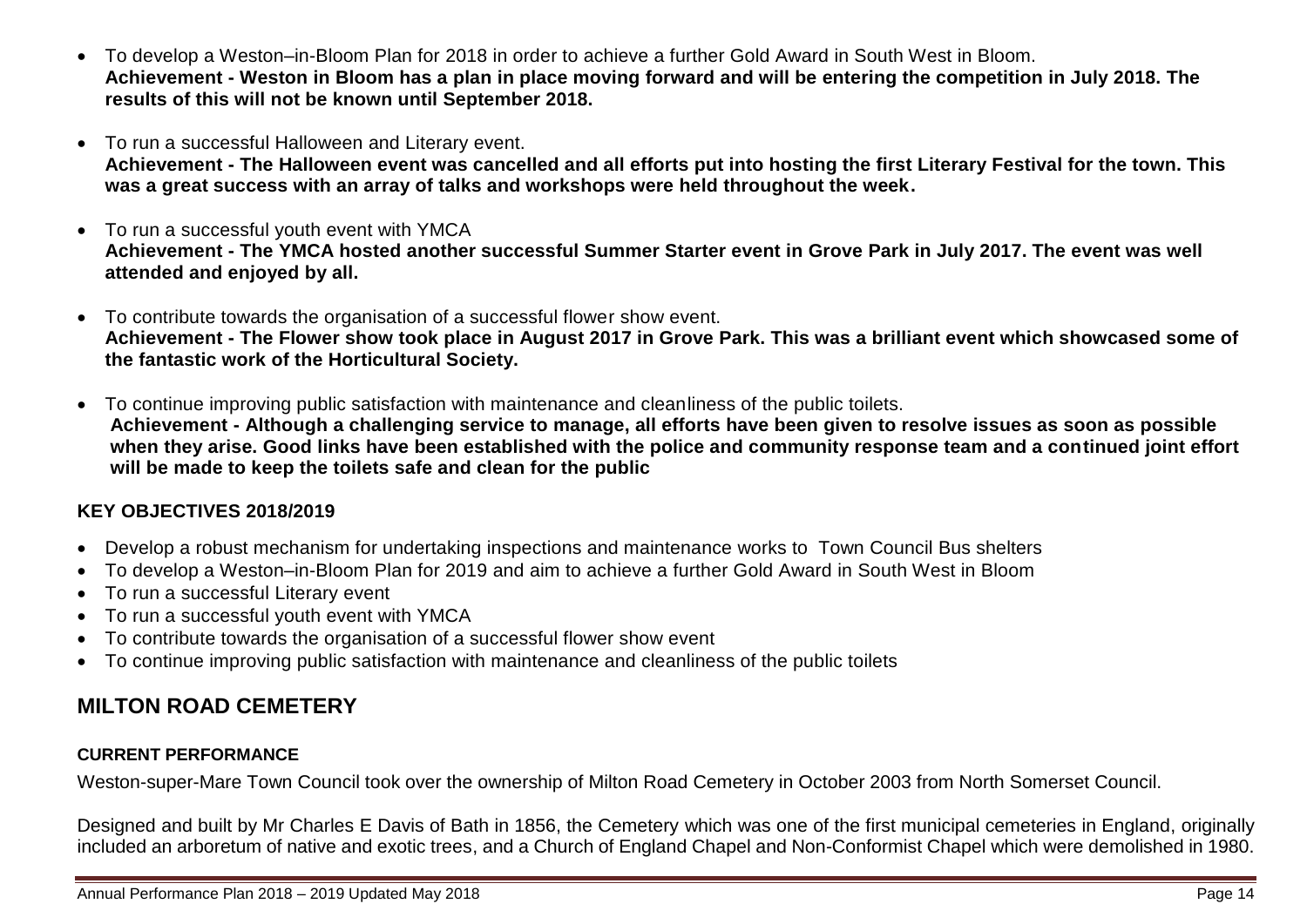There are some prominent people buried at Milton Road Cemetery including the designer of the 'Your Country Needs You' poster, Alfred Leate, who died 1933. He is buried on the hillside near the War Memorial. The Cemetery is maintained with pride by the Town Council's own Ground staff.

#### **PERFORMANCE INDICATORS**

|                                             | 2012/13<br><b>Actual</b> | 2013/14<br><b>Target</b> | 2013/14<br><b>Actual</b> | 2014/15<br><b>Target</b> | 2014/15<br><b>Actual</b> | 2015/16<br><b>Target</b> | 2015/16<br><b>Actual</b> | 2016/17<br><b>Target</b> | 2016/17<br><b>Actual</b> | 2017/18<br><b>Target</b> | 2017/18<br><b>Actual</b> | 2018/19<br><b>Target</b> |
|---------------------------------------------|--------------------------|--------------------------|--------------------------|--------------------------|--------------------------|--------------------------|--------------------------|--------------------------|--------------------------|--------------------------|--------------------------|--------------------------|
| Public satisfaction<br>Cemetery             | 100%                     | 96%                      | 93.48%                   | 96%                      | 94%                      | 96%                      | 94%                      | 96%                      | 95%                      | 95%                      | 94%                      | 95%                      |
| Number of Interments                        | 52                       | 65                       | 64                       | 65                       | 52                       | 58                       | 58                       | 60                       | 67                       | 65                       | 50                       | 65                       |
| Number of cremated<br>remains plots sold    | 16                       | 15                       | $\overline{8}$           | 15                       | $\overline{7}$           | 15                       | 12                       | 15                       | 25                       | 20                       | 11                       | 15                       |
| Number of burial plots<br>sold              | n/a                      | n/a                      | 31                       | 30                       | 11                       | 30                       | 27                       | 30                       | 15                       | 18                       | 18                       | 18                       |
| Income total £ (excluding<br>grant support) | 45,128                   | 46,000                   | 58,978                   | 60,400                   | 38,185                   | 44,100                   | 62,670                   | 50,000                   | 55,644                   | 61,500                   | 48,821                   |                          |
| Expenditure total £                         | 113,524                  | 168,642                  | 144,728                  | 158,782                  | 139,937                  | 179,675                  | 155,738                  | 179,218                  | 169,556                  | 180,179                  | 165,925                  |                          |

#### **KEY OBJECTIVES 2017/18**

- Extend the programme of clipping the yew tree avenues in the cemetery **Achievement - Routine clipping of the Yew trees has been undertaken as part of routine maintenance. The programme of more fundamental shaping and reduction did not progress. The severe weather during the winter was a factor in the decision not to take this forward in that hard pruning could have adversely affected the trees.**
- Implement priority road / pathway repairs within the cemetery as part of the pre-planned maintenance programme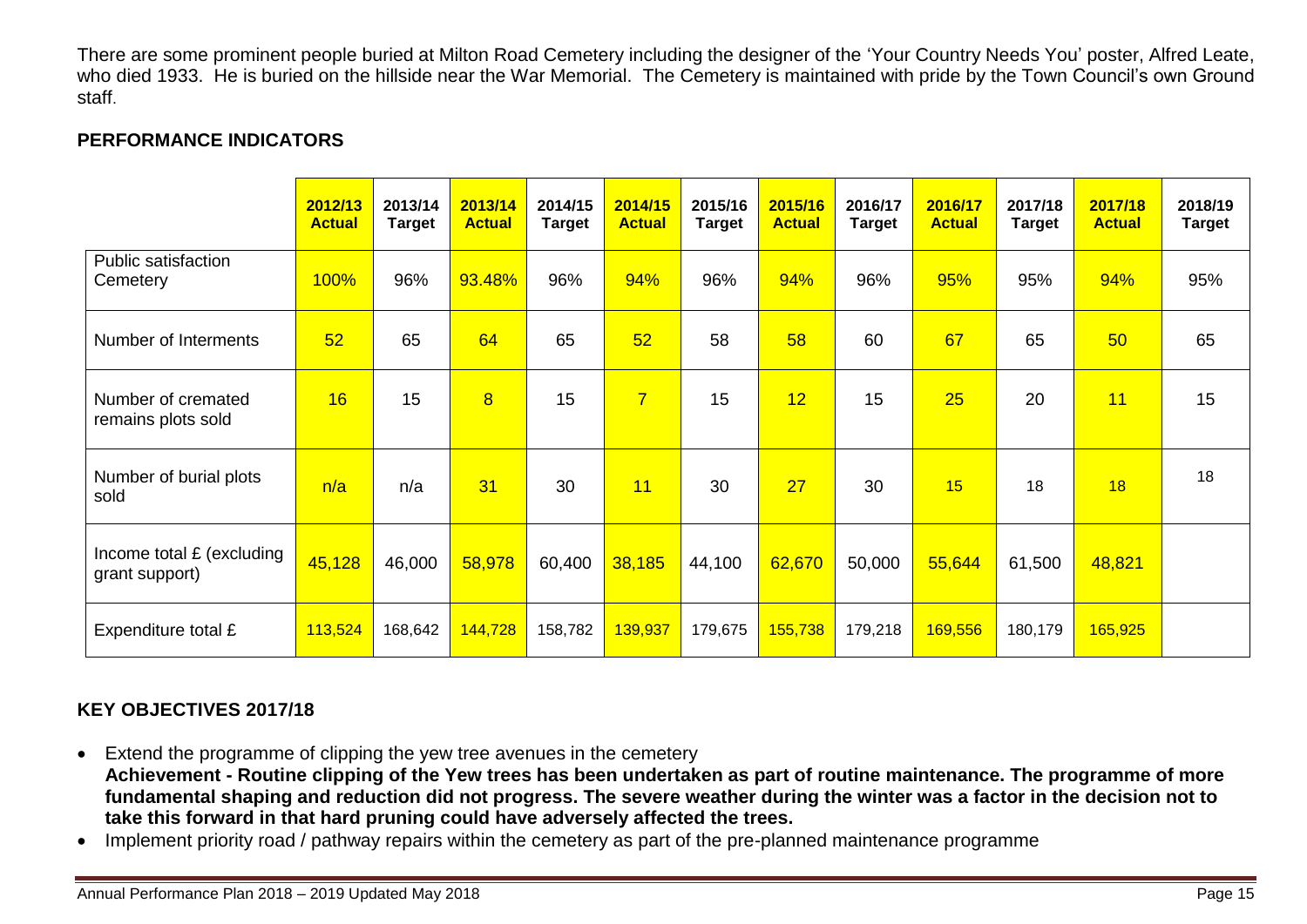**Achievement - Repairs have been costed and procured. The highest priority works are scheduled to be undertaken during April in the new financial year (2018/19)**

- Establish directional signage throughout the cemetery **Achievement - This is being taken forward with Somerset Wood recycling who are able to produce and install signage of a suitable design**
- Work with the Pear Mapping team to establish digital maps of the cemetery **Achievement - A significant amount of work has been undertaken to check data for the new system. With over 17,000 burial / grave detail records to check this work is ongoing.**

#### **KEY OBJECTIVES 2018/19**

- Continue the development work with Pear Mapping to establish digital maps of the cemetery and to enable implementation of the new software management system.
- Review available plots within the cemetery to identify additional common graves and additional new grave plots that can be made available for sale.
- Through the prioritised pre-planned maintenance programme arrange for necessary repairs to the cemetery infrastructure (walls, roads etc).
- Complete the initiative to provide directional signage throughout the cemetery.

## **WESTON MUSEUM**

Weston Museum is situated at Burlington Street. It was closed until 2017 for HLF grant aided major refurbishment.

#### **PERFORMANCE INDICATORS**

|                                  | 2012/13<br><b>Actual</b> | 2013/14<br><b>Target</b> | 2013/14<br><b>Actual</b> | 2014/15<br><b>Target</b> | 2014/15<br><b>Actual</b> | 2015/16<br><b>Target</b> | 2015/16<br><b>Actual</b> | 2016/17<br><b>Target</b> | 2016/17<br><b>Actual</b> | 2017/18<br>Target<br>6 months<br>operation | 2017/18<br><b>Actual</b> | 2018/19<br><b>Target</b> |
|----------------------------------|--------------------------|--------------------------|--------------------------|--------------------------|--------------------------|--------------------------|--------------------------|--------------------------|--------------------------|--------------------------------------------|--------------------------|--------------------------|
| Total visitor number             | 12,785                   | 15,000                   | 13,375                   | 15,000                   | 11,369                   | 0                        | N/A                      | N/A                      | N/A                      | 15,359<br>(30, 718)                        | 22,159                   | 25,000                   |
| Total active volunteer<br>number | 44                       | 60                       | 52                       | 60                       | 55                       | 40                       | 50                       | 60                       | 117                      | 85                                         | 151                      | 150                      |
| Retail spend per head            | £2.26                    | £2.65                    | £1.87                    | £2.50                    | £0.74                    | N/A                      | N/A                      | N/A                      | N/A                      | £1.09                                      | £0.53                    | £1.00                    |
| Catering spend per<br>head       | £1.29                    | £2.65                    | £1.52                    | £2.50                    | £0.98                    | N/A                      | N/A                      | N/A                      | N/A                      | £1.50                                      | £1.48                    | £1.50                    |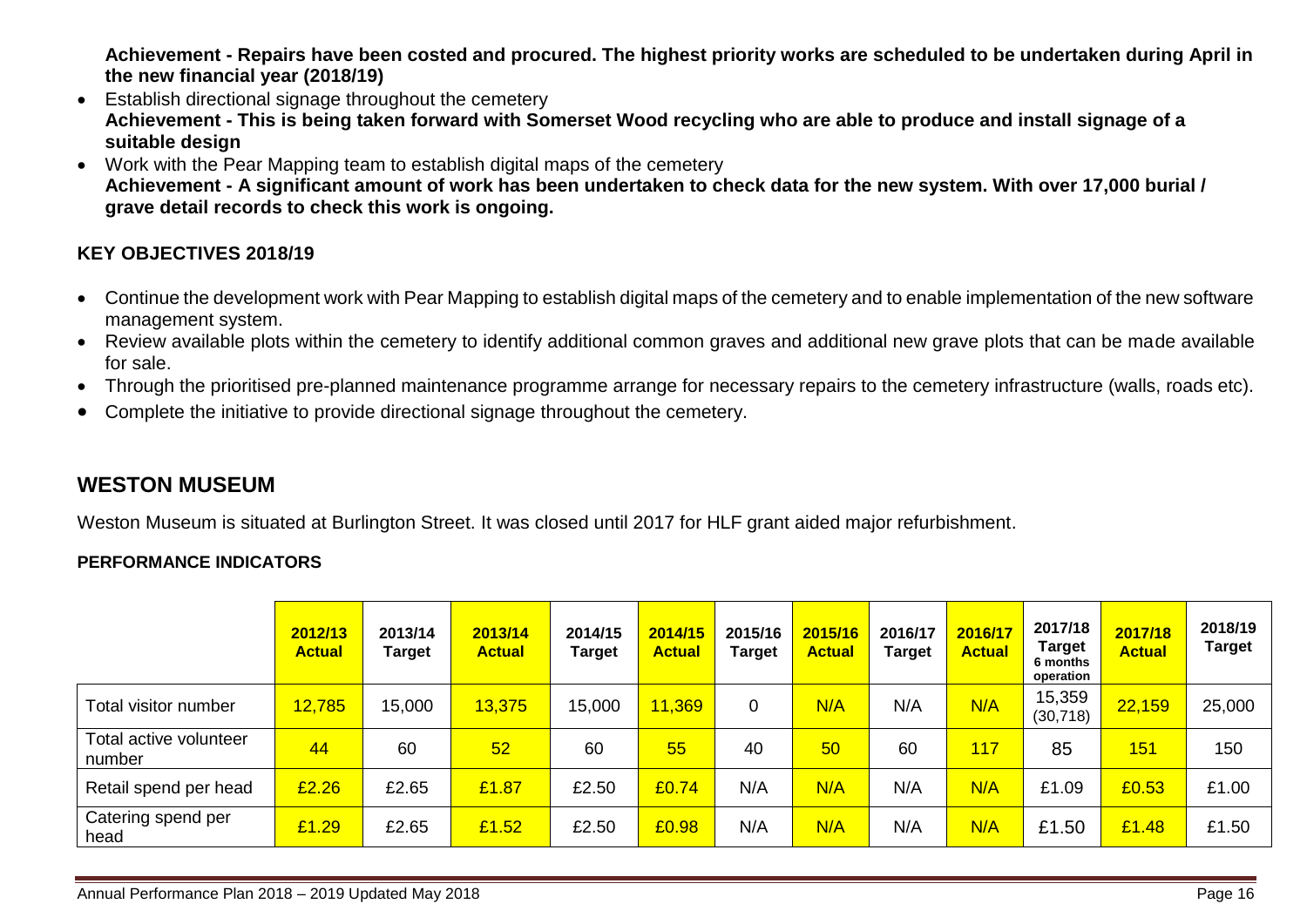| Number of special<br>events                              | 32                                                    | 30             | 32                                                                             | 30             | 46                                                              | N/A        | N/A        | N/A        | N/A        | 29      | 55              | 60     |
|----------------------------------------------------------|-------------------------------------------------------|----------------|--------------------------------------------------------------------------------|----------------|-----------------------------------------------------------------|------------|------------|------------|------------|---------|-----------------|--------|
| Number of special<br>exhibitions                         | $\overline{4}$                                        | $\overline{4}$ | $\overline{4}$                                                                 | $\overline{4}$ | $6\overline{6}$                                                 | N/A        | N/A        | N/A        | N/A        | 3       | $\overline{2}$  | 3      |
| <b>Customer satisfaction</b><br>Indicator<br>Museum      | Now rated<br>No.1 on<br><b>Trip</b><br><b>Advisor</b> | 96.6%          | Awarded<br><b>TripAdvisor</b><br><b>Certificate</b><br>of<br><b>Excellence</b> | 96%            | <b>Trip</b><br><b>Advisor</b><br><b>Bravo</b><br>Award<br>89.8% | N/A        | 98%        | 98%        | 96%        | 98%     | 93%             | 95%    |
| Total donations income                                   | HLF<br>donations<br>end Feb<br>£1,483                 | £200           | £120                                                                           | £200           | £716                                                            | £3,250     | N/A        | N/A        | N/A        | £4,500  | £5301.70        | £5,000 |
| Number of educational<br>visits (formal and<br>informal) | 33                                                    | 60             | 36                                                                             | 50             | 43                                                              | N/A        | N/A        | N/A        | N/A        | 44      | 67              | 65     |
| Number of Room Hire<br>commercial                        | <b>New</b>                                            | <b>New</b>     | <b>New</b>                                                                     | <b>New</b>     | <b>New</b>                                                      | <b>New</b> | <b>New</b> | <b>New</b> | <b>New</b> | 6       | $5\overline{)}$ | 6      |
| Number of Room Hire<br>Community                         | <b>New</b>                                            | <b>New</b>     | <b>New</b>                                                                     | <b>New</b>     | <b>New</b>                                                      | <b>New</b> | <b>New</b> | <b>New</b> | <b>New</b> | 22      | 34              | 35     |
| Income total (excluding<br>grant support) £              | 61,944                                                | 66,500         | 47,785                                                                         | 56,000         | 68,318                                                          | N/A        | 8,293      | 4,000      | 23,994     | 72,858  | 56,965          |        |
| Expenditure total £                                      | 237,888                                               | 242,467        | 267,833                                                                        | 268,904        | 247,394                                                         | 187,127    | 161,077    | 166,919    | 148,801    | 345,907 | 334,199         |        |

This service is delivered in partnership with Somerset County Council which provides curatorial support from the Heritage Centre near Taunton and store the back collections; and North Somerset Council who own the collections. The focus for the period of closure during the refurbishment phase is on delivery of the HLF Activity Plan by staff supported by volunteers and guided by the Museum Working Party. The Activity Plan focusses on community engagement to maintain and develop a presence within the wider community as well as developing events, learning and outreach programs ready to be fully implemented within the new museum. This aim requires volunteer support to ensure success. Therefore there is also a strong focus on developing the volunteer base, increasing numbers and carrying out various training.The Activity Plan and monitoring process is submitted quarterly to the HLF as per the conditions of the award and can be available upon request. From August 2017 the museum will move into its operational phase and open as a museum to the public. Our mission statement will be at the heart of all our operations, programming and activities:

Weston-super-Mare Museum celebrates the history of Weston-super-Mare and its surrounding areas from prehistoric times to the present day using the distinctive historic building that houses the Museum and the diverse museum collection of North Somerset Council. Through inspiration, learning and enjoyment, we will help the local community and its visitors to understand their past and ask questions about the present and future.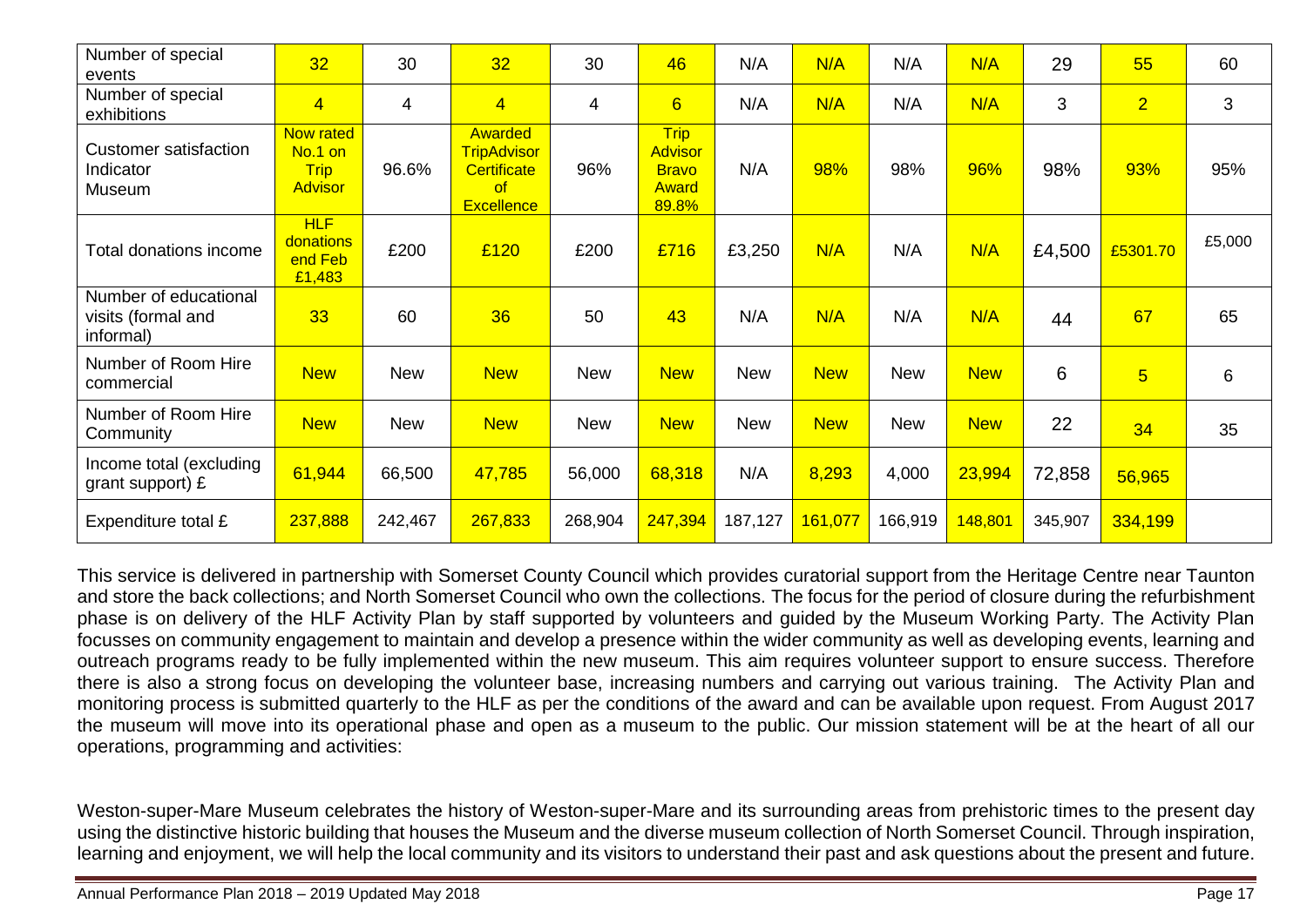The Town Council will maintain the Museum as a tourist attraction and develop it as an arts and cultural facility for the benefit of the local community and visitors to the town.

#### **KEY OBJECTIVES 2018/2019**

- Deliver event programs that enable learning, are inspiring and are enjoyable
- Deliver learning programs that enable learning, are inspiring and are enjoyable
- Increase Volunteer recruitment and retention
- Continue with fundraising and grant applications
- Develop local communities to engage with the museum
- Develop the museum as an arts and cultural facility for the benefit of the local community
- Deliver visitor numbers as specified in the KPI's

## **PARKS AND PLAY AREAS**

## **CURRENT PERFORMANCE**

The Town Council maintains a wide range of parks, gardens, open spaces, woodlands and play areas within the town. Some are owned by the Town Council and the rest are leased from the district council. 21 play areas are located throughout the town. A location list is available on the Town Council's website.

In 2010 the Town Council opened a 'Water Adventure Play Park' in a prominent seafront site and last year made improvements to create a toilet block. The frontline 'meet and greet' function for this site is now undertaken via an SLA (Service Level Agreement) with North Somerset Council. The Town Council's own staff maintains the site including the plant room, play equipment and green space areas. Recent development works (March / April 2016) have included the erection of a new kiosk structure and some new changing facilities.

The Town Council achieved the transfer of funding for play areas and recreation grounds from North Somerset (under 'special expenses' charged to the town) to its direct democratic financial control through the town precept.

#### **PERFORMANCE INDICATORS**

|                                                                      | 2012/13<br>Actual | 2013/14<br>Tarɑet | 2013/14<br><b>Actual</b> | <b>Target</b> | 2014/15 2014/15 2015/16 2015/16<br><b>Actual</b> | Target | <b>Actual</b> | 2016/17<br><b>Target</b> | 2016/17<br><b>Actual</b> | 2017/18 <mark> </mark><br><b>Target</b> | 2017/18 <br><b>Actual</b> | 2018/19<br><b>Target</b> |
|----------------------------------------------------------------------|-------------------|-------------------|--------------------------|---------------|--------------------------------------------------|--------|---------------|--------------------------|--------------------------|-----------------------------------------|---------------------------|--------------------------|
| Public satisfaction with<br>play areas (excluding the<br>Water Park) | 95.7%             | 95%               | 85.4%                    | 90%           | 88.7%                                            | 90%    | 98%           | 98%                      | 82%                      | 85%                                     | 79%                       | 85%                      |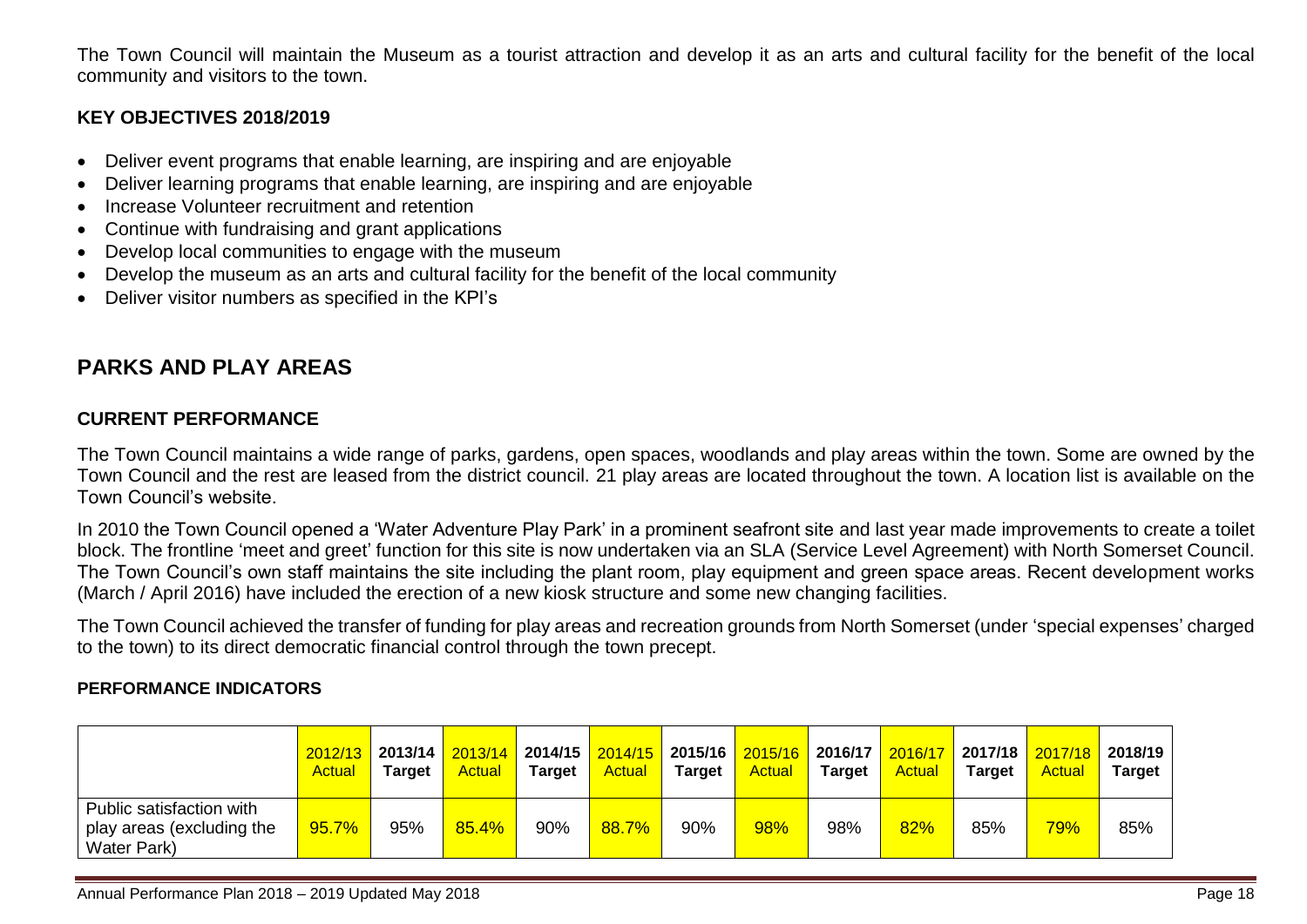| Public satisfaction with the<br>Water Adventure Play<br>Park (new in 2010) | 93.4%  | 97%    | 92%    | 95%    | 91%    | 95%    | 98% | 98%             | 90%    | 95%    | 87%    | 90%    |
|----------------------------------------------------------------------------|--------|--------|--------|--------|--------|--------|-----|-----------------|--------|--------|--------|--------|
| Number of paying visitors<br>to the Water Adventure<br>Play Park (new)     | 16,491 | 22,000 | 23,168 | 23,000 | 26,898 | 25,000 |     | $18,445$ 22,300 | 24,657 | 25,000 | 22,324 | 25,000 |

## **KEY OBJECTIVES ACHIEVED 2017/18**

- Complete the Hutton Moor Skate Park and develop mechanisms to continue the ongoing relationship with the skate park users. **Achievement - The skate park has been well received. The project is completed and the facility fully opened. Unfortunately with the opening of the facility the enthusiasm of users to participate in an ongoing relationship has diminished. Because of this the ongoing relationship with users has been limited.**
- Continue the effective management of play areas through regular inspections and the effective use of the PSS Live software resolving medium risk findings according to the assigned priority and timescale. **Achievement - Routine inspections at all levels (visual, operational and independent annual) have continued. This has enabled us to identify and prioritise maintenance actions to address findings in an effective way.**
- Continue to develop and implement the second year actions of the replacement / refurbishment plan. **Achievement - The play area refurbishment programme has moved forward with the completion of works undertaken on various play sites by Wicksteed Leisure as well as a more significant procurement for the refurbishment of Lynch Farm play area.**
- Continue to monitor the operation of the new SLA with North Somerset Council in respect of front line customer service at the Water Park – via regular SLA operational meetings.

**Achievement - The relationship under the SLA has continued to operate successfully in a spirit of effective partnership.**

#### **KEY OBJECTIVES 2018/19**

- Continue the effective management of play areas through regular inspections and the effective use of the PSS Live software resolving medium risk findings according to the assigned priority and timescale.
- Manage and implement the third year actions for the replacement / refurbishment plan specifically the procurement of a complete refurbishment for Canberra Road Play Area.
- Monitor and manage the operation of the seafront water park with particular focus on the SLA with North Somerset and the operational management of the water facilities

# **PLANNING & TRANSPORTATION**

#### **CURRENT PERFORMANCE**

The Town Council is a statutory consultee on planning applications and the Local and Structure Plans. It is required to comment on all applications within a statutory time period which ensures no delay to the overall planning process.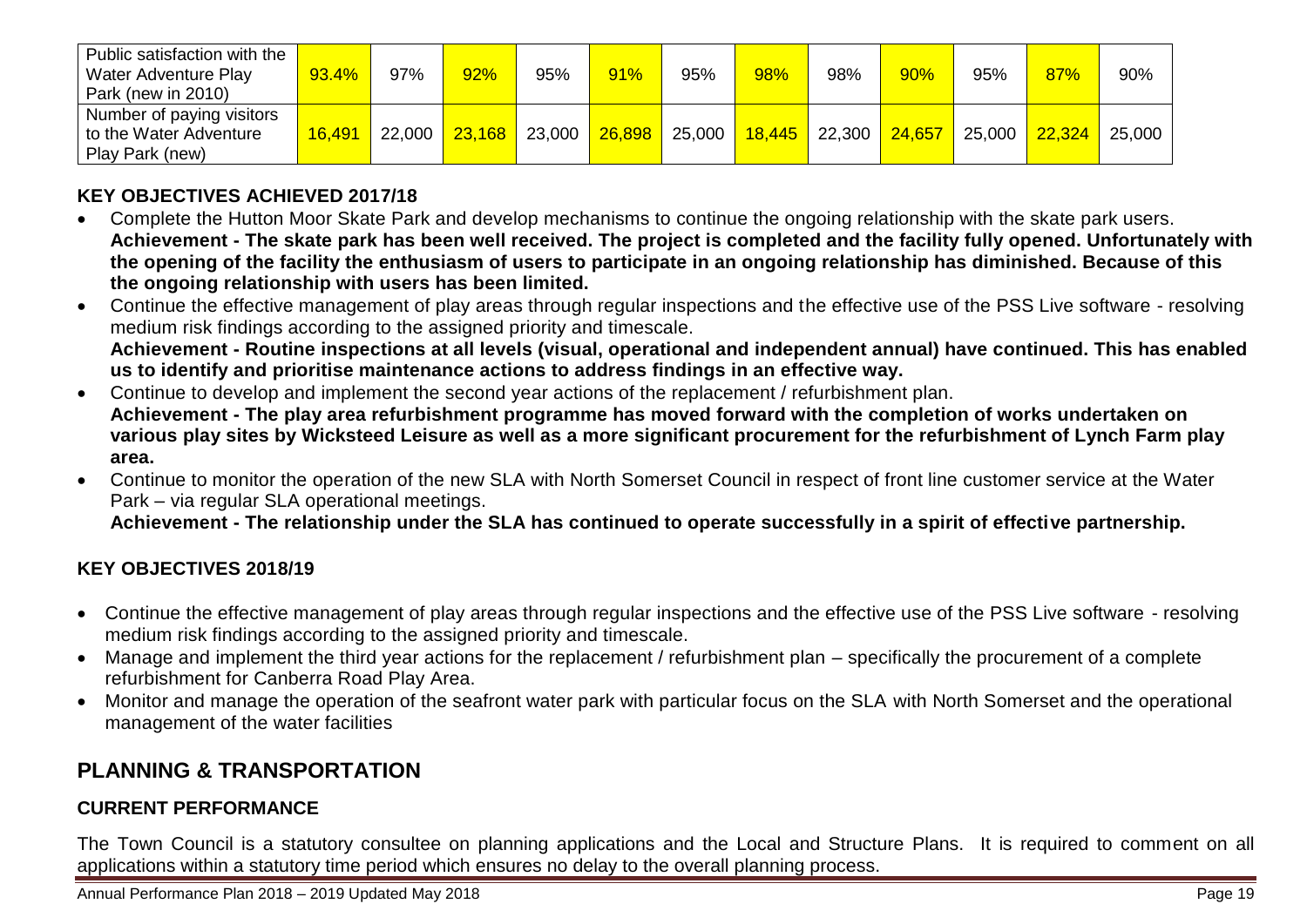It also works with other statutory bodies on transport and highway issues, representing the views of the residents and endeavouring to influence others for the good of the town.

Members and officers are in partnership with others on a range of planning and transportation matters.

There were 405 planning applications discussed between  $1<sup>st</sup>$  April 2017 – 31 $<sup>st</sup>$  March 2018.</sup>

#### **PERFORMANCE INDICATORS**

|                                                                                                                                    | 2012/13<br><b>Actual</b> | 2013/14<br><b>Target</b> | 2013/14<br><b>Actual</b> | 2014/15<br><b>Target</b> | 2014/15<br><b>Actual</b> | 2015/16<br><b>Target</b> | 2015/16<br><b>Actual</b> | 2016/17<br><b>Target</b> | 2016/17<br><b>Actual</b> | 2017/18<br>Target | 2017/18<br><b>Actual</b> | 2018/19<br><b>Target</b> |
|------------------------------------------------------------------------------------------------------------------------------------|--------------------------|--------------------------|--------------------------|--------------------------|--------------------------|--------------------------|--------------------------|--------------------------|--------------------------|-------------------|--------------------------|--------------------------|
| Percentage of planning<br>applications where<br>response was provided<br>to the District Council<br>within the agreed<br>timescale | <b>100%</b>              | 100%                     | <b>100%</b>              | 99%                      | 100%                     | 100%                     | <b>100%</b>              | 100%                     | 100%                     | 100%              | 100%                     | 100%                     |
| Number of planning<br>applications considered<br>by Committee                                                                      | 449                      | N/A                      | 416                      | N/A                      | 440                      | N/A                      | 460                      | N/A                      | 484                      | N/A               | 405                      | N/A                      |

#### **KEY OBJECTIVES 2018/2019**

- To respond to planning applications on behalf of the town within agreed timescales
- To explore the opportunities provided by the Localism Bill (ongoing)

# **TOURISM PROMOTION**

The Tourism Team delivers several key functions, namely destination marketing, to a global audience via the Love Weston website, targetspecific advertising campaigns and in-resort service provision of a seasonal Visitor Information Centre (VIC) which serves the local, wider and business communities.

During early 2017 the tourism function was re-structured and website management, destination marketing, website sales and business development for our tourism industry were brought in-house under the remit of a Tourism Manager post. A Tourism Marketing Officer was appointed in March 2017 to support the functionality of the destination marketing campaigns and to maintain the loveweston.com website and to control the various social media platforms where are used to promote Weston-super-Mare.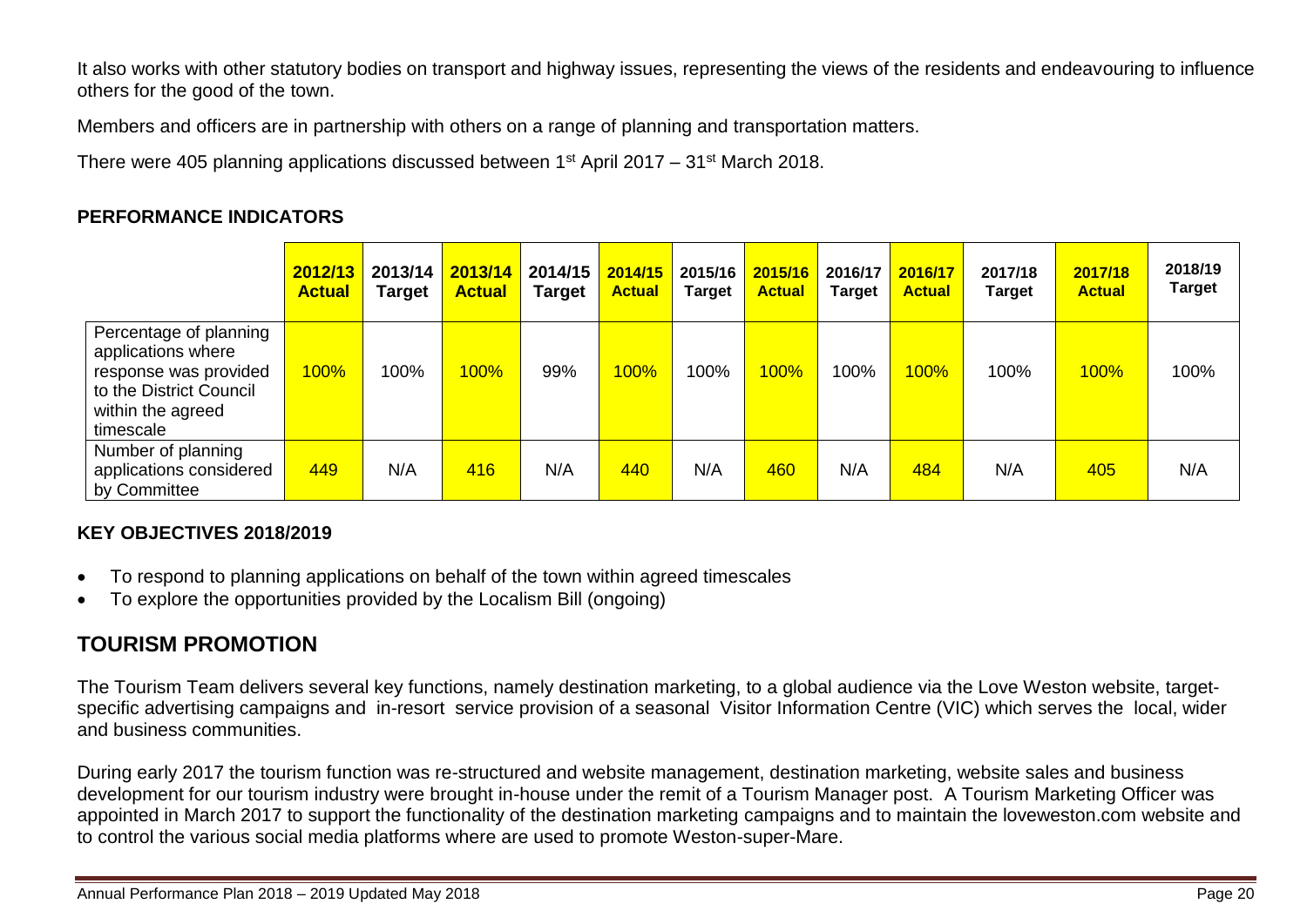Investment and enhancements are ongoing with our destination website, including Google Translate, ongoing SEO campaigns and an events submission facility to enable event organisers to publicise and promote their events as early as possible which has a positive impact on information available and website content. From March to May 2018 the loveweston.com website will be modernised to increase the functionality of the site and to create enhanced advertising opportunity for Love Weston partners. This project will be implemented by the Tourism Marketing Officer with input from the Tourism Manager and the Assistant Town Clerk and will greatly increase our capability to promote tourism.

The placement of target specific destination marketing campaigns has been secured covering our known key target market locations in the cities of Birmingham, Bristol, Bath, London, Gloucester, Cardiff and the county of Somerset. In addition to this, seasonal campaigns have been booked with key M4/M5 service stations from Chieveley near Reading through to Cardiff and Newport and from Telford to Taunton/Bridgwater. This has include retina recognition in petrol pay stations that delivers a count of people viewing the screens, also advertising on exterior walls of Sainsbury's supermarkets and on strategically placed bus shelters. We also negotiated with GWR for the Weston pocket maps to be placed in railway stations from Bristol to Taunton. Other campaigns are being considered covering the Somerset and South Birmingham geographical areas.

Seasonal staff have been recruited for 2018 and provide front facing customer services at the VIC which is also home to first aid and lost children within the iconic Tropicana building on Weston's seafront. The facility is open from Easter to September and jointly resourced as part of our ongoing partnership arrangement with North Somerset Council's Seafront Team.

An A4 destination guide (Explore) has been commissioned with local and national distribution channels. By popular demand a handy, pocket sized map has been produced which will be available from our VIC along with accommodation and local attraction information, leaflets, bus timetables, ticket sales and souvenirs.

Love Weston's Membership is increasing along with 'hits' 'likes and 'followers' on our website and social media, this is an area we are keen to develop so as to offer increased information and choices to visitors, residents and businesses alike. We continue with our commitments to promote quality in tourism via our Love Weston accreditation

|                                    | 2012/13<br><b>Actual</b> | 2013/14<br>Target | 2013/14<br><b>Actual</b> | 2014/15<br><b>Target</b> | 2014/15<br><b>Actual</b> | 2015/2016<br><b>Target</b> | 2015/2016<br><b>Actual</b> | 2016/17<br><b>Target</b> | 2016/2017<br><b>Actual</b> | 2017/2018<br><b>Target</b> | 2017/2018<br><b>Actual</b> | 2018/19<br><b>Target</b> |
|------------------------------------|--------------------------|-------------------|--------------------------|--------------------------|--------------------------|----------------------------|----------------------------|--------------------------|----------------------------|----------------------------|----------------------------|--------------------------|
| Number of<br>community events      | $\overline{4}$           |                   |                          | 4                        | 2.                       | 4                          | 4                          |                          |                            |                            | $\overline{2}$             |                          |
| Number of<br>brochures<br>produced | 10,000                   | 10,000            | 15,000                   | 15,000                   | 10,000                   | 10,000                     | 10,000                     | 10,000                   | 15,000                     | 20,000                     | 20,000                     | tba                      |

#### **PERFORMANCE INDICATORS**

Annual Performance Plan 2018 – 2019 Updated May 2018 Page 21 November 2018 Page 21 November 2018 Page 21 November 2019 Page 21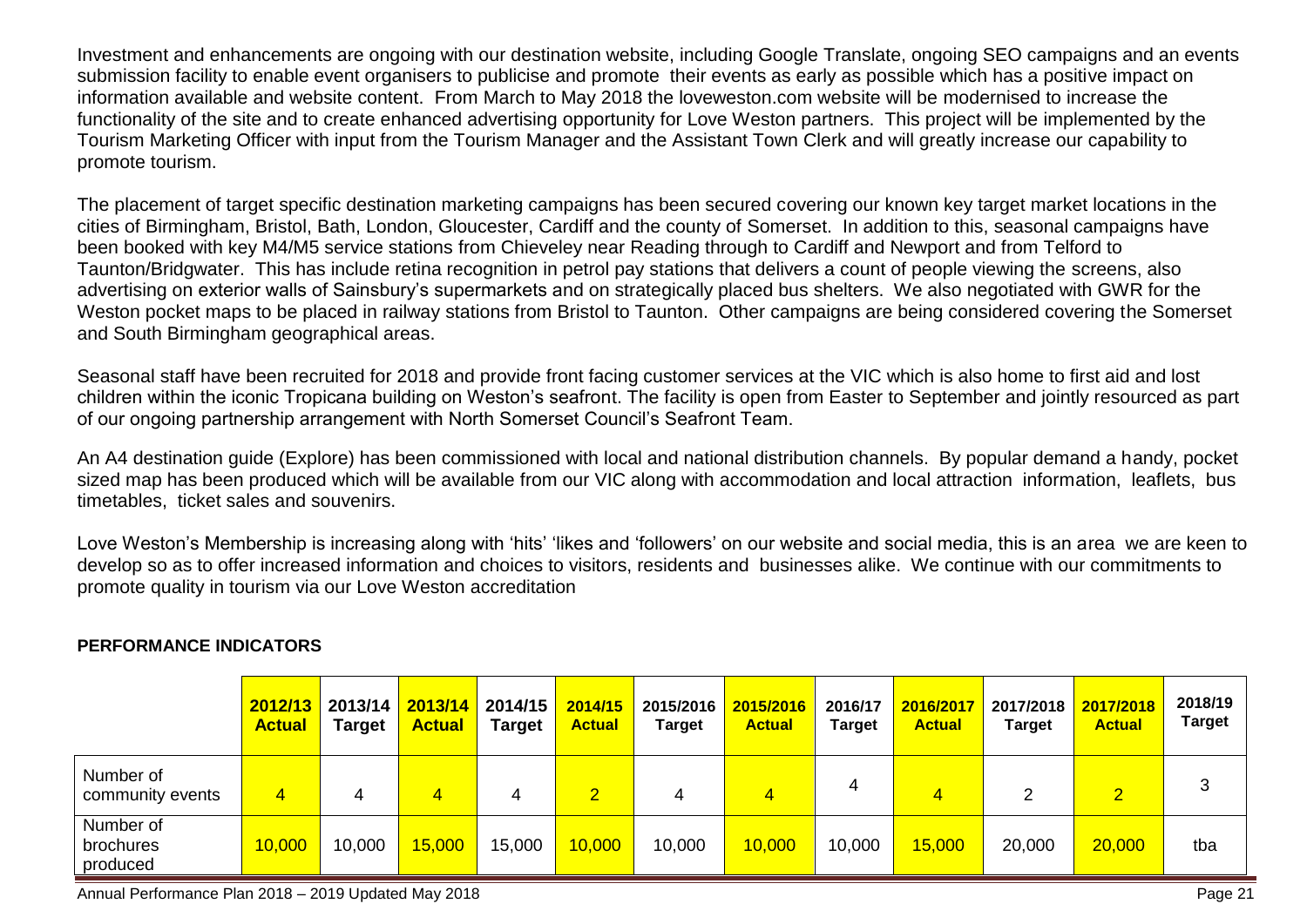| No of brochure<br>requests         | N/A        | 8,000      | 8,000      | 10,000     | 7,664   | 8,000   | 7,216   | 8,000   | 8,574   | 9,000   | 7,692   | tba     |
|------------------------------------|------------|------------|------------|------------|---------|---------|---------|---------|---------|---------|---------|---------|
| <b>VIC</b> footfall                | N/A        | N/A        | N/A        | N/A        | N/A     | N/A     | N/A     | 7,000   | 26,000  | 30,000  | 40,009  | 35,000  |
| Monitoring VIC<br>types of enquiry | N/A        | N/A        | N/A        | N/A        | N/A     | N/A     | N/A     | TBA     | 4,566   | 4,600   | 4,650   | 4,600   |
| Number of website<br>hits          | N/A        | N/A        | 93,213     | 120,000    | 292,414 | 300,000 | 304,980 | 300,000 | 378,689 | 390,000 | 512,510 | 500,000 |
| Revenue Income £                   | <b>NEW</b> | <b>NEW</b> | <b>NEW</b> | <b>NEW</b> | 16,345  | 25,500  | 17,941  | 26,800  | 27,601  | 28,500  | 22,109  |         |

## **KEY OBJECTIVES ACHIEVED 2017/8**

- Continued to run target-specific destination marketing campaigns as identified through the SEO reports supplied by New Mind/tellUS and Google Analytics to raise brand awareness of Love Weston.
- Worked with the District Council in the provision of an in-resort visitor information service.
- Raised brand awareness of Love Weston and increased social media presence.
- Increased advertising income. Love Weston aims to increase website sales in order to offer the consumer more choice and variety and member support, thus making Weston an attractive option.
- Increased member support to offer the consumer more variety and choice, thus making Weston-super-mare an attractive destination option for visitors.

#### **KEY OBJECTIVES FOR 2018/2018**

To continue to raise brand awareness of Love Weston in order to offer a broader service to stakeholders and to visitors by running targeted advertising campaigns in areas of the country identified by NewMind/tellUs and by Google analytics

- To increase the mix of products available on the Love Weston website that cover tourism trends and work closely with other stakeholders to maximize our offer
- To promote quality in tourism through Love Weston and the AA Accreditation Scheme
- To increase the number of partners advertising on the Love Weston website and in the VIC in order to provide a service making Westonsuper-Mare attractive to visitors and encourage stakeholders who wish to promote their business.
- To upgrade the website
- To increase social media promotion via new platforms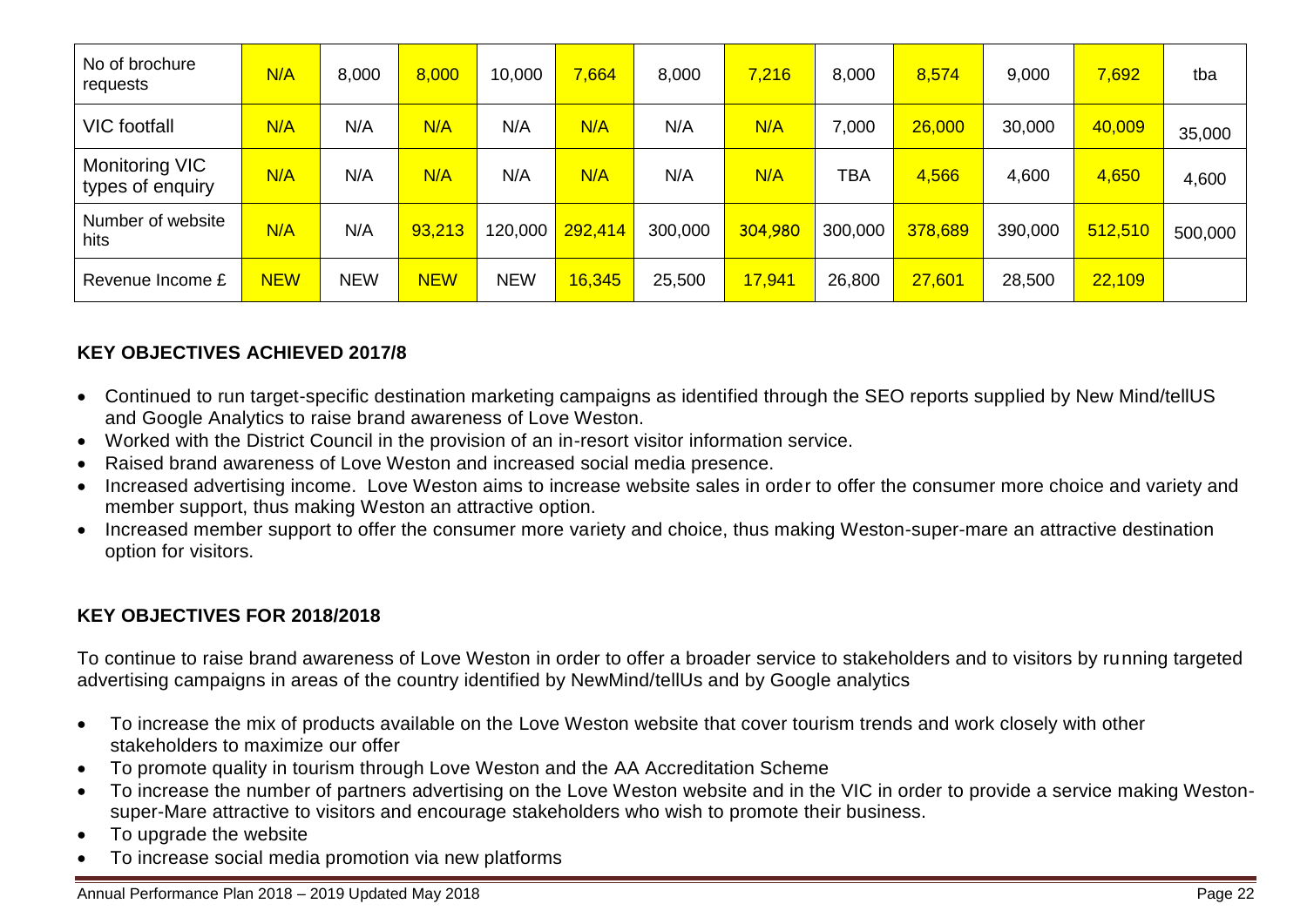- To introduce newsletters and quarterly blogs
- Monitor Visitor Information Centre demographics

## **YOUTH SERVICES**

#### **CURRENT PERFORMANCE**

The Town Council has continued its commitment to Youth Services through the partnership with YMCA Somerset Coast which began in 2013.

Based at the YMCA in Weston-super-Mare, the Youth Café provides a safe fun space for young people after school and Saturdays with additional opening during school holidays. Young people can seek support and engage with a programme of activities, events and projects. Young people benefit from the wider networks of support and opportunity across the YMCA Somerset Coast, which encompasses accommodation, health and wellbeing, training and education, support and advice.

The value of the service is extended to support and serve the community at times outside of its primary focus on youth provision. The facility has been used by a wide cross-section of the local community and has a much increased use by a range of community groups and organisations.

The following groups regularly use the facility as visitors or as a platform for their own services in partnership.

| Home School Network                                   | <b>Youth Twinning Exchange</b> |
|-------------------------------------------------------|--------------------------------|
| <b>Street Pastors</b>                                 | <b>Toy Library</b>             |
| <b>Adults with Learning Disabilities</b>              | <b>Civic Society</b>           |
| <b>Carlton Centre</b>                                 | <b>Community Art Works</b>     |
| <b>Church Groups</b>                                  | <b>NS LGBT Forum</b>           |
| <b>NSC Disability Team</b>                            | <b>Phoenix Young Carers</b>    |
| Ups and Downs South West Downs Syndrome Youth Project |                                |

The Youth Council has formed strong links with both Priory and Worle School and currently has 19 members and is representative of the young people from across our partnerships. The Youth Council has continued to award grants to groups working with young people. Members have been attending meetings, making plans through working groups and preparing written pieces giving an insight into their work to be published in the Weston Mercury.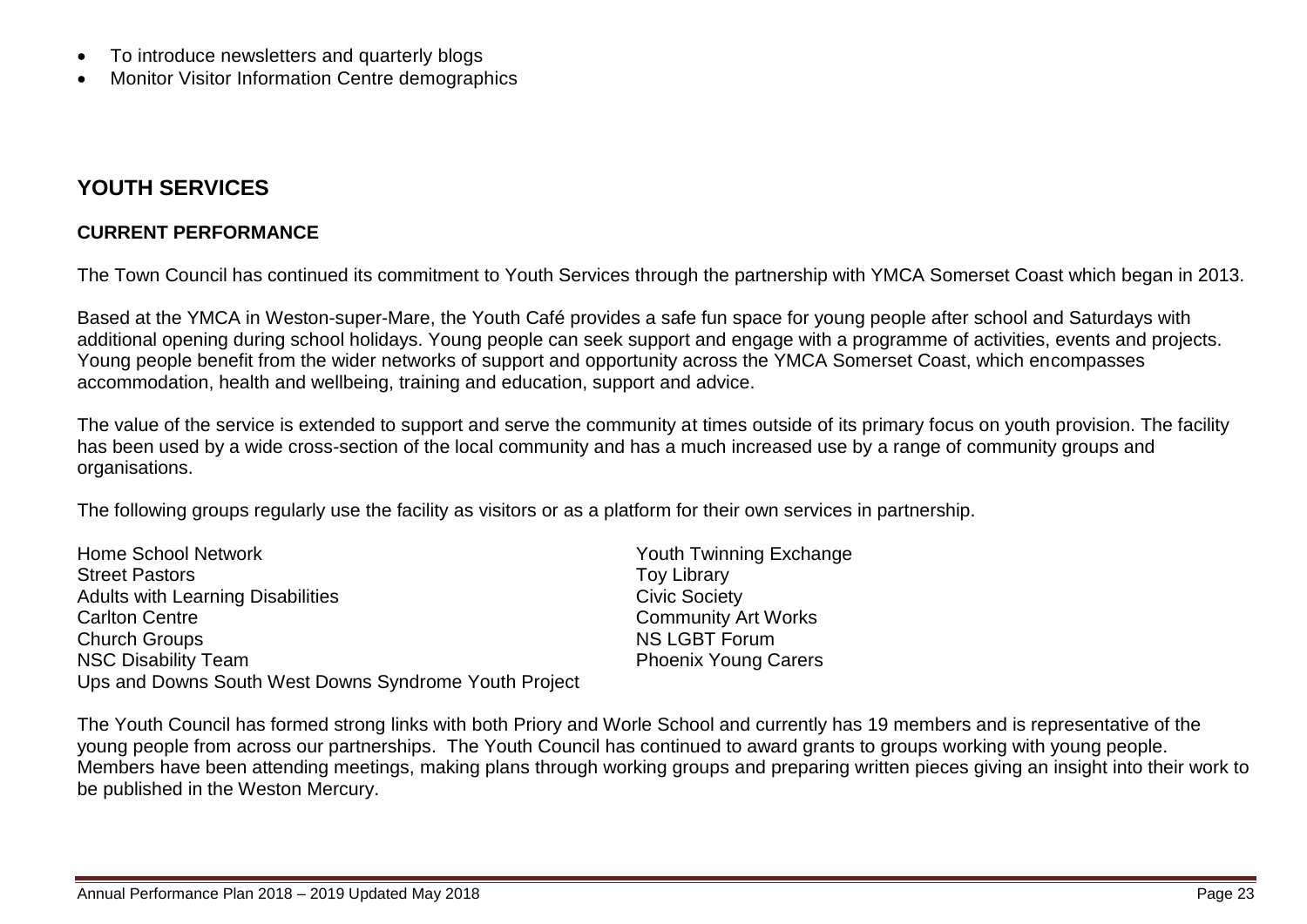The core team working with young people was able to support youth provision on a wider area. In South Ward YMCA Coleridge Road Youth Centre, now has 390+ young people registered to attend and through partnership there are now at least 5 regular sessions per week for children and young people. There is also now weekly satellite youth provision being offered by the team in Uphill and Worle.

## **KEY OBJECTIVES ACHIEVED 2017/2018**

- Able to extend and develop new youth provision across more areas of the town
- Enabled young people to access new opportunities and experiences through wider YMCA resources
- Developed and built more opportunities for young people to volunteer and make positive contributions and aid them in accessing employment in particular with GOT project and working with careers teams at local schools
- Developed networks through partnerships and events which enabled more young people to access and benefit from the services
- We engaged and involved young people more effectively in the development and shaping of the services
- Staff were able to train and work with other teams and in other settings to broaden their skills and develop the effectiveness of the Team

#### **KEY OBJECTIVES FOR 2018/2019**

- To continue to pursue opportunities to develop the Sports Hall space at YMCA W-s-M looking at alternative ideas to extend the offer for young people and the local community
- To sustain and develop the extended or youth provision across the Town
- Enable young people to access new opportunities and experiences through wider YMCA resources
- Develop and build more opportunities for young people to volunteer to enable them to make positive contributions which aid them in accessing employment and enhances the public perception of young people in the community
- Develop outreach and networks to enable more young people to access and benefit from the service
- To ensure young people are engaged and involved in the development of the service and the programme of delivery
- To continue alternative opportunities for staff to train and work in different settings to develop the effectiveness of the Team

## **PERFORMANCE INDICATORS**

|                                        | <b>Target</b><br>2015/16 | <b>Actual</b><br>2015/16 | Target<br>2016/17 | <b>Actual</b><br>2016/17 | Target<br>2017/18 | <b>Actual</b><br>2017/18 | Target<br>2018/19 |
|----------------------------------------|--------------------------|--------------------------|-------------------|--------------------------|-------------------|--------------------------|-------------------|
| KPI <sub>1</sub><br>- Total Attendance | 8,500                    | 4,918                    | 6,240             | 5,184                    | 6,240             | 6,874                    | 6,500             |
| KPI 2 - Total Engagement               | New                      | 1,517                    | ,800              | 2,047                    | 2,350             | 3,267                    | 3,000             |